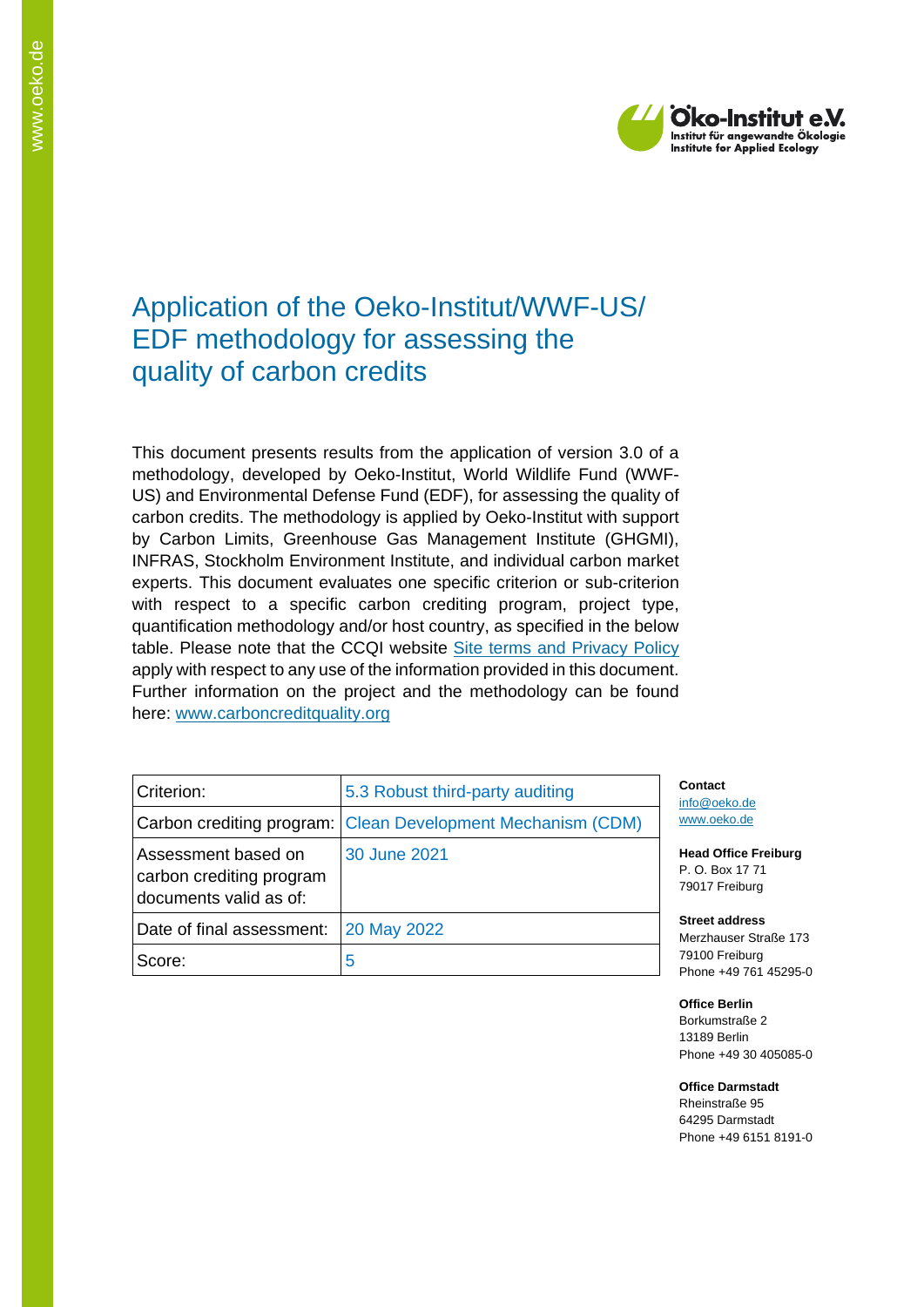# **Assessment**

## **Indicator 5.3.1**

#### **Relevant scoring methodology provisions**

"The program requires that accredited third-party validation and verification entities assess the adherence of a project against all program provisions, including whether the design of the activity and the determination of emission reductions or removals conforms with all program provisions. This auditing must take place prior to the issuance of carbon credits."

#### **Information sources considered**

- 1 Program website: Designated Operational Entities [\(https://cdm.unfccc.int/DOE/index.html\)](https://cdm.unfccc.int/DOE/index.html), last accessed on 5 July 2021.
- 2 CDM accreditation standard. CDM-EB46-A02-STAN, Version 07.0, 1 March 2018. Available: [https://cdm.unfccc.int/sunsetcms/storage/contents/stored-file-](https://cdm.unfccc.int/sunsetcms/storage/contents/stored-file-20180323155152132/accr_stan01.pdf)[20180323155152132/accr\\_stan01.pdf.](https://cdm.unfccc.int/sunsetcms/storage/contents/stored-file-20180323155152132/accr_stan01.pdf)
- 3 CDM validation and verification standard for project activities, CDM-EB93-A05-STAN, Version 02.0, 29 November 2018. Available: [https://cdm.unfccc.int/filestorage/e/x/t/extfile-](https://cdm.unfccc.int/filestorage/e/x/t/extfile-20210921115831132-reg_stan06_v03.0.pdf/reg_stan06_v03.0?t=elJ8cjZzcGhhfDDpyrBdX9L-PckQDoMt6cC4)[20210921115831132-reg\\_stan06\\_v03.0.pdf/reg\\_stan06\\_v03.0?t=elJ8cjZzcGhhfDDpyrBdX9L-](https://cdm.unfccc.int/filestorage/e/x/t/extfile-20210921115831132-reg_stan06_v03.0.pdf/reg_stan06_v03.0?t=elJ8cjZzcGhhfDDpyrBdX9L-PckQDoMt6cC4)[PckQDoMt6cC4.](https://cdm.unfccc.int/filestorage/e/x/t/extfile-20210921115831132-reg_stan06_v03.0.pdf/reg_stan06_v03.0?t=elJ8cjZzcGhhfDDpyrBdX9L-PckQDoMt6cC4)
- 4 CDM validation and verification standard for programmes of activities, CDM-EB93-A08-STAN, Version 02.0, 29 November 2018. Available: [https://cdm.unfccc.int/filestorage/e/x/t/extfile-](https://cdm.unfccc.int/filestorage/e/x/t/extfile-20210921115807267-reg_stan05_v03.0.pdf/reg_stan05_v03.0?t=YzV8cjZzd2xmfDBswWWQCDnixnX1_ybWWhWF)[20210921115807267](https://cdm.unfccc.int/filestorage/e/x/t/extfile-20210921115807267-reg_stan05_v03.0.pdf/reg_stan05_v03.0?t=YzV8cjZzd2xmfDBswWWQCDnixnX1_ybWWhWF) [reg\\_stan05\\_v03.0.pdf/reg\\_stan05\\_v03.0?t=YzV8cjZzd2xmfDBswWWQCDnixnX1\\_ybWWhWF](https://cdm.unfccc.int/filestorage/e/x/t/extfile-20210921115807267-reg_stan05_v03.0.pdf/reg_stan05_v03.0?t=YzV8cjZzd2xmfDBswWWQCDnixnX1_ybWWhWF)
- 5 CDM project cycle procedure for project activities, CDM-EB93-A06-PROC, Version 02.0, 29 November 2018. Available: [https://cdm.unfccc.int/sunsetcms/storage/contents/stored-file-](https://cdm.unfccc.int/sunsetcms/storage/contents/stored-file-20181221092024737/PC_proc03v02.pdf)[20181221092024737/PC\\_proc03v02.pdf.](https://cdm.unfccc.int/sunsetcms/storage/contents/stored-file-20181221092024737/PC_proc03v02.pdf)
- 6 CDM project cycle procedure for programmes of activities, CDM-EB93-A09-PROC, Version 02.0, 29 November 2018. Available: [https://cdm.unfccc.int/sunsetcms/storage/contents/stored](https://cdm.unfccc.int/sunsetcms/storage/contents/stored-file-20181221092012422/PC_proc02v02.pdf)[file-20181221092012422/PC\\_proc02v02.pdf.](https://cdm.unfccc.int/sunsetcms/storage/contents/stored-file-20181221092012422/PC_proc02v02.pdf)
- 7 Decision 3/CMP.1: Modalities and procedures for a clean development mechanism as defined in Article 12 of the Kyoto Protocol. ANNEX Modalities and procedures for a clean development mechanism. 30 March 2006. Available: [https://cdm.unfccc.int/Reference/COPMOP/08a01\\_abbr.pdf.](https://cdm.unfccc.int/Reference/COPMOP/08a01_abbr.pdf)

#### **Relevant carbon crediting program provisions**

Provision 1 Source 1: "To become a DOE an organisation has to:

- Ensure that it complies with the requirements of the CDM Accreditation Standard for DOE
- Pay the application fee
- Submit the required application forms and supporting documentation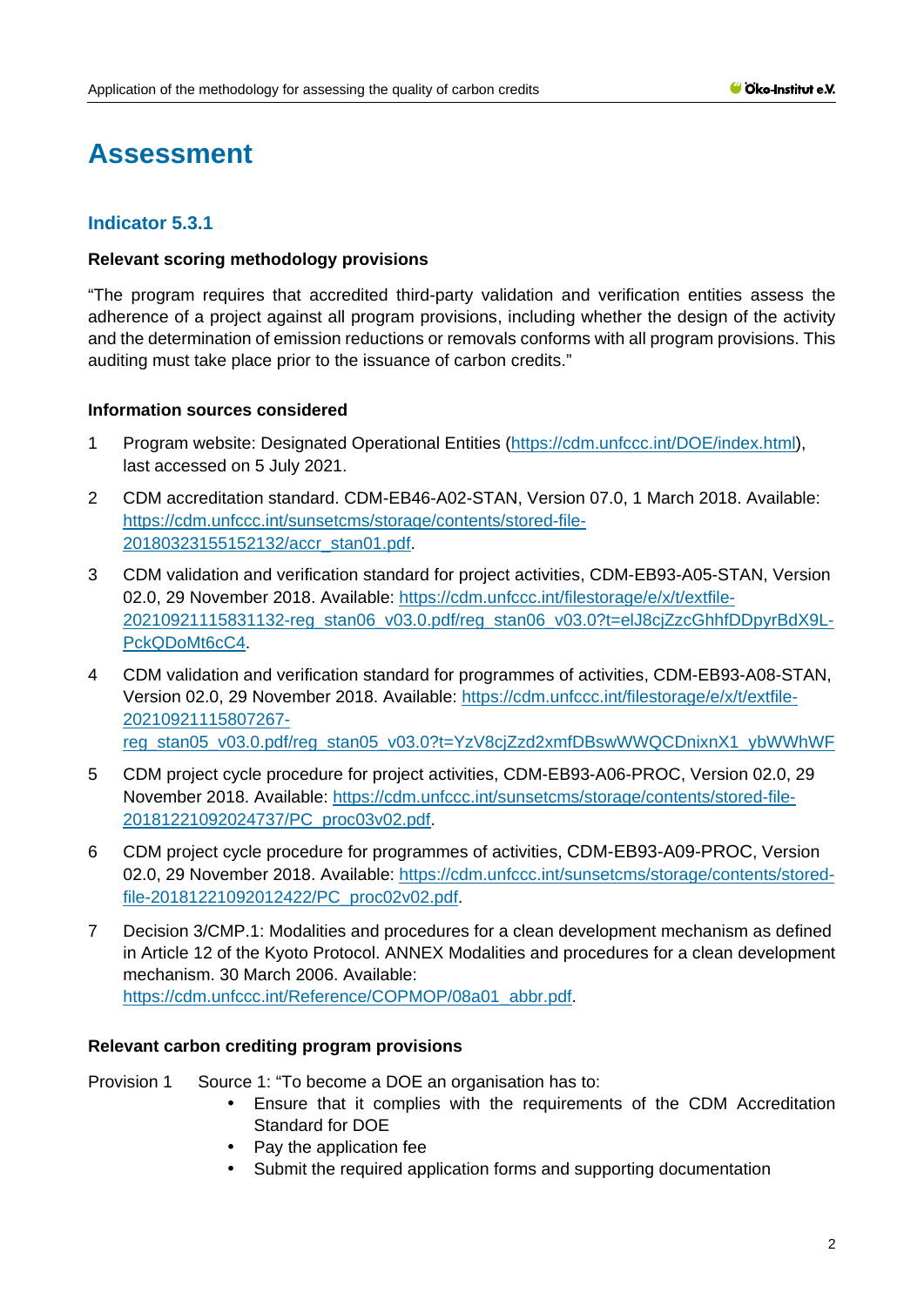- Be assessed by the CDM Assessment Team, CDM Accreditation Panel and CDM EB"
- Provision 2 Source 2, paragraph 4, page 5: "This Standard sets out the requirements applicable to applicant entities (AEs) to become accredited and designated operational entities (DOEs) to remain accredited."
- Provision 3 Source 7, paragraph 20., page 11: "The Executive Board shall:
	- (a) Accredit operational entities which meet the accreditation standards contained in appendix A below;
	- (b) Recommend the designation of operational entities to the COP/MOP;
	- (c) Maintain a publicly available list of all designated operational entities;
	- (d) Review whether each designated operational entity continues to comply with the accreditation standards contained in appendix A below and on this basis confirm whether to reaccredit each operational entity every three years;
	- (e) Conduct spot-checking at any time and, on the basis of the results, decide to conduct the above-mentioned review, if warranted."
- Provision 4 Source 3, paragraph 19, page 7-8: "In carrying out its validation or verification work, the DOE shall:
	- (a) Follow this standard and integrate its provisions into the DOE's own quality management systems;
	- (b) Apply the most recent applicable decisions and guidance provided by the Board;
	- (c) Determine whether each CDM project activity meets all applicable CDM rules and requirements, including those specified in the "CDM project standard for project activities", the selected methodologies, the selected standardized baselines and any other standards, methodologies, methodological tools and guidelines applied in accordance with the selected methodologies (hereinafter "any other standards, methodologies, methodological tools and guidelines (to be) applied in accordance with the selected (applied) methodologies" are collectively referred to as the other (applied) methodological regulatory documents);"
- Provision 5 Source 4, paragraph 25, page 11: "The DOE shall conduct a thorough and independent assessment of a proposed CDM project activity against the applicable CDM rules and requirements."
- Provision 6 Source 4, paragraph 26, page 12: "In carrying out its validation work, the DOE shall:
	- (a) Determine whether the proposed CDM project activity complies with the requirements in paragraph 37 of the CDM M&Ps (with the exception of paragraph 37 for CCS CDM project activities), the applicability conditions of the selected methodologies, the selected standardized baselines, the other applied methodological regulatory documents, and guidance provided by the Board
	- (b) Assess the claims and assumptions in the PDD. The evidence used in this assessment shall not be limited to that provided by the project participants."
- Provision 7 Source 4, paragraph 19, page 10: "In carrying out its validation work, the DOE shall:  $[...]$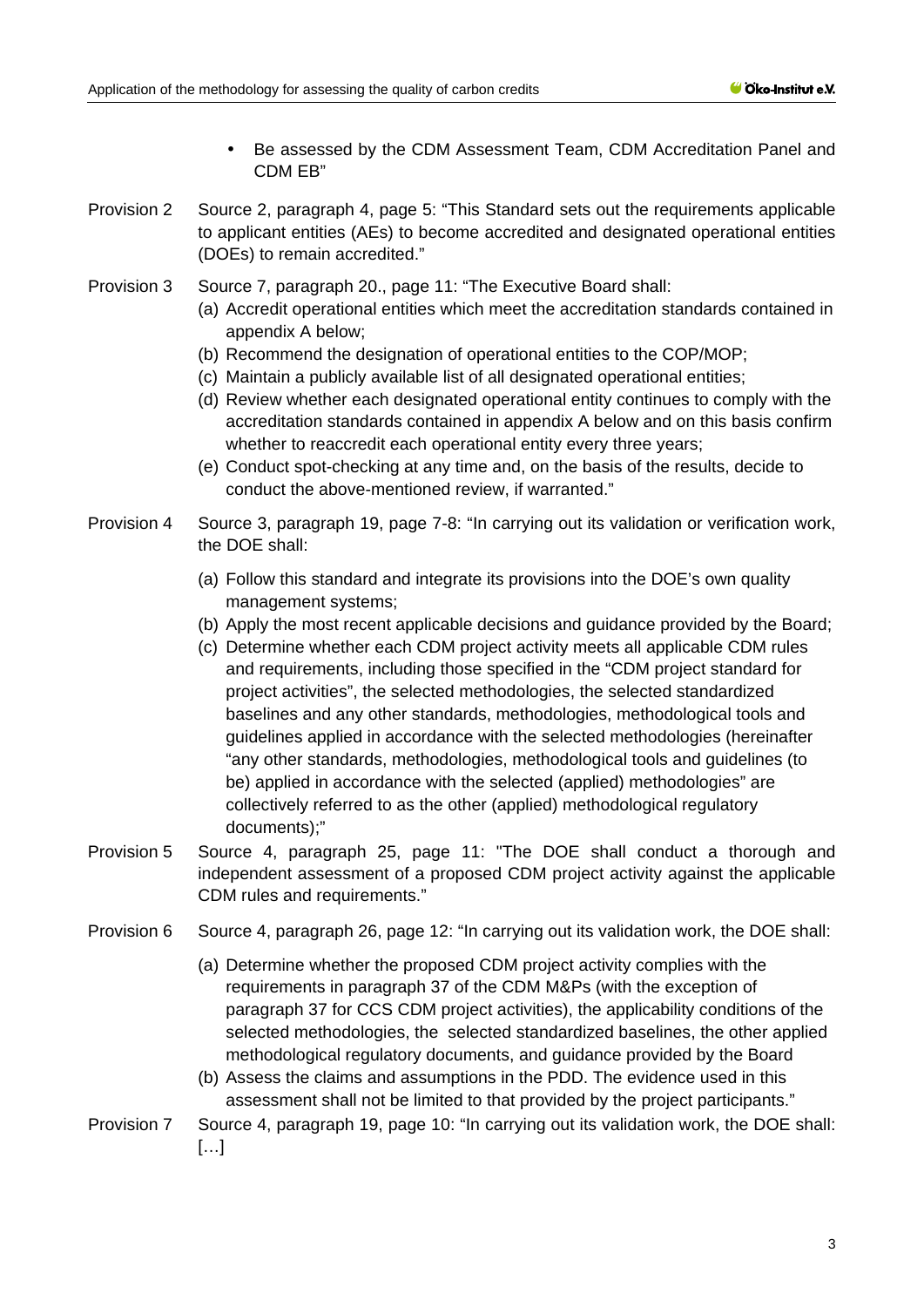- (c) Determine whether each CDM PoA or CPA meets all applicable CDM rules and requirements, including those specified in the "CDM project standard for programmes of activities", the selected methodologies, the selected standardized baselines and any other standards, methodologies, methodological tools and guidelines applied in accordance with the selected methodologies (hereinafter "any other standards, methodologies, methodological tools and guidelines (to be) applied in accordance with the selected(applied)methodologies" are collectively referred to as the other (applied) methodological regulatory documents);"
- Provision 8 Source 5, paragraph 199, page 38: "The DOE, after verifying that the monitored GHG emission reductions or net anthropogenic GHG removals were determined in accordance with all applicable requirements for implementation and monitoring in the "CDM project standard for project activities", and certifying the quantity of CERs claimed in the monitoring report, by following the applicable provisions of the "CDM validation and verification standard for project activities" and other applicable CDM rules and requirements, shall submit, through a dedicated interface on the UNFCCC CDM website, a request for issuance of CERs by using the "CDM project activity issuance request form" (CDM-ISS-FORM) and all the required documents listed in the completeness check checklist for requests for issuance."
- Provision 9 Source 6, paragraph 200, page 40-41: "The DOE, after verifying that the monitored GHG emission reductions or net anthropogenic GHG removals were determined in accordance with all applicable requirements for implementation and monitoring in the "CDM project standard for programmes of activities", and certifying the quantity of CERs claimed in the monitoring report, by following the applicable provisions of the" CDM validation and verification standard for programmes of activities" and other applicable CDM rules and requirements, shall submit, through a dedicated interface on the UNFCCC CDM website, a request for issuance of CERs by using the "CDM programme of activities issuance request form" CDM-PoA-ISS-FORM) and all the required documents listed in the completeness check checklist for requests for issuance."

Yes (3 Points).

#### **Justification of assessment**

CDM accreditation standard defines the requirements applicant entities must fulfill to become accredited and designated operational entities to remain accredited (Provision 2). Appendix A of the CDM Modalities and procedures defines the standards for the accreditation of operational entities (Provision 3). Provisions 4, 5, 6, and 7 identify that for project activities and PoAs a validation or verification entails a complete review of a project to ensure alignment with CDM requirements. The CDM project cycle procedure for project activities and the CDM project cycle procedure for programmes of activities define the publication of monitoring reports and the reporting of verification status as required pre-issuance activities (Provisions 8 and Provision 9). The indicator is fulfilled.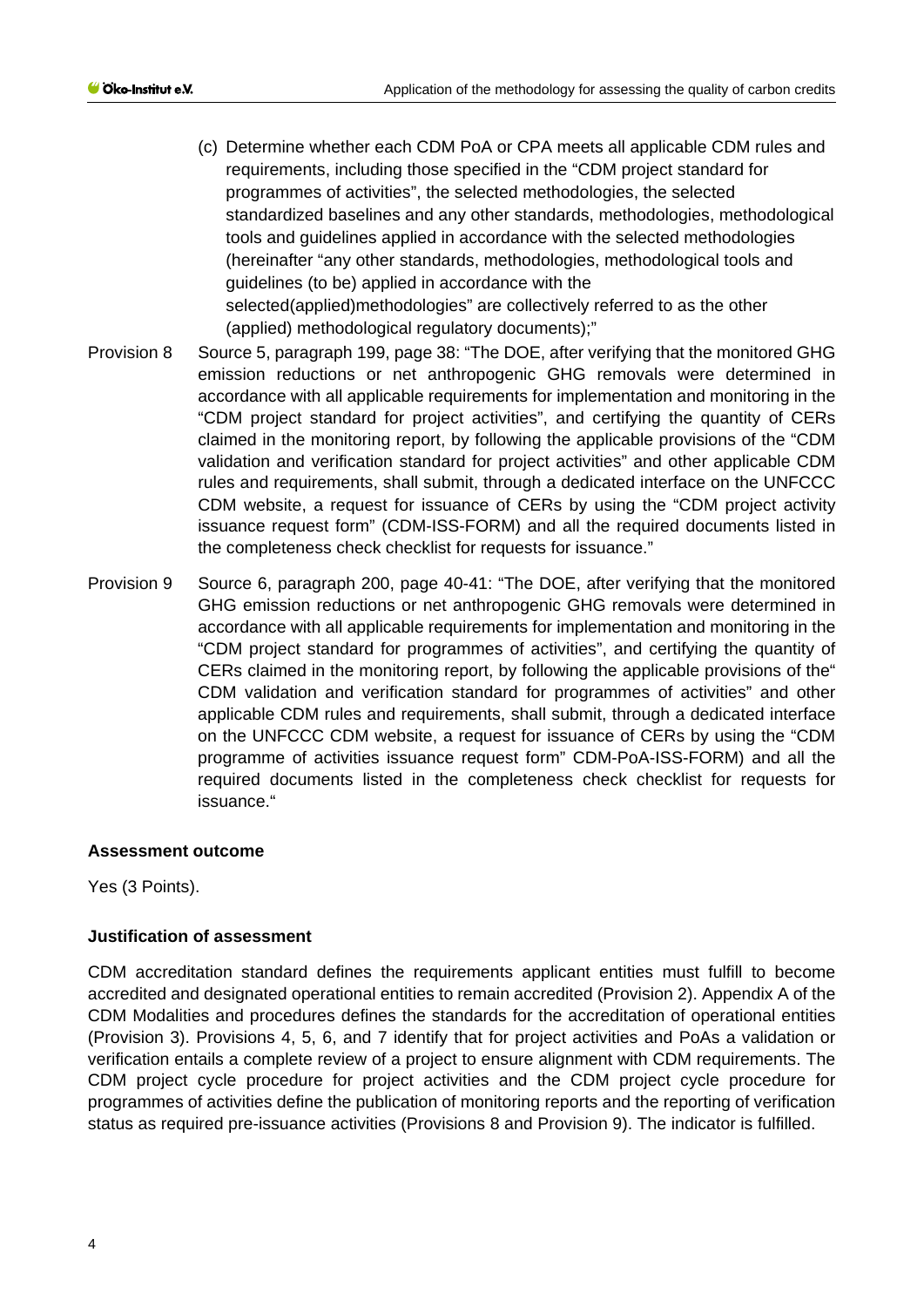## **Indicator 5.3.2**

#### **Relevant scoring methodology provisions**

"Validation and verification entities are accredited by an International Accreditation Forum (IAF) member body or the CDM Executive Board (EB). The eligibility requirements of third- validation and verification entities should be available on the program's website."

#### **Information sources considered**

- 1 Decision 3/CMP.1: Modalities and procedures for a clean development mechanism as defined in Article 12 of the Kyoto Protocol. ANNEX Modalities and procedures for a clean development mechanism. 30 March 2006. Available: [https://cdm.unfccc.int/Reference/COPMOP/08a01\\_abbr.pdf.](https://cdm.unfccc.int/Reference/COPMOP/08a01_abbr.pdf)
- 2 CDM accreditation standard. CDM-EB46-A02-STAN, Version 07.0, 1 March 2018. Available: [https://cdm.unfccc.int/sunsetcms/storage/contents/stored-file-](https://cdm.unfccc.int/sunsetcms/storage/contents/stored-file-20180323155152132/accr_stan01.pdf)[20180323155152132/accr\\_stan01.pdf.](https://cdm.unfccc.int/sunsetcms/storage/contents/stored-file-20180323155152132/accr_stan01.pdf)

#### **Relevant carbon crediting program provisions**

Provision 1 Source 1, paragraph 20., page 11: "The Executive Board shall:

- (a) Accredit operational entities which meet the accreditation standards contained in appendix A below;"
- Provision 2 Source 2, paragraph 8, page 7: "Designated operational entity (DOE)-an entity designated by the CMP, based on the recommendation by the Board, as qualified to perform validation and/ or verification/ certification functions;"

#### **Assessment outcome**

Yes (1 Point).

#### **Justification of assessment**

Operational entities are accredited by the CDM Executive Board (Provision 2). Appendix A of the CDM Modalities and procedures defines the standards for the accreditation of operational entities. DOE's are designated by the Executive Board (Provision 1). The indicator is fulfilled.

## **Indicator 5.3.3**

#### **Relevant scoring methodology provisions**

"The program has in place standards, procedures or guidance that validation and verification entities must comply with in performing their auditing functions (e.g., validation and verification standards and procedures, audit manuals) to ensure consistent auditing practices under the program."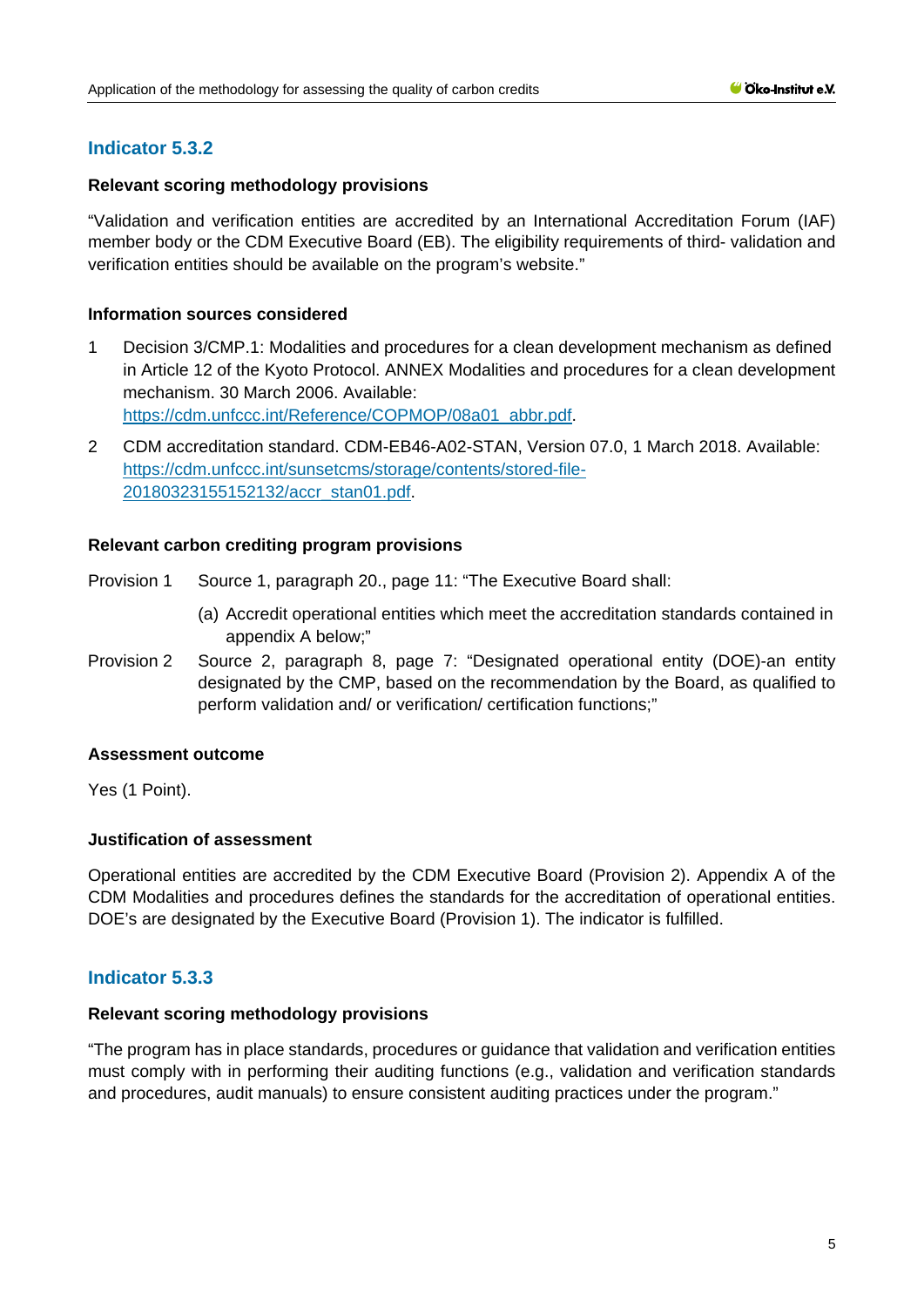#### **Information sources considered**

- 1 CDM validation and verification standard for project activities, CDM-EB93-A05-STAN, Version 02.0, 29 November 2018. Available: https://cdm.unfccc.int/filestorage/e/x/t/extfile-20210921115752581 reg\_stan04\_v03.0.pdf/reg\_stan04\_v03.0?t=RFp8cjZ5NmMyfDBPqgxZyqXVwMBhm8hX\_YGw
- 2 CDM validation and verification standard for programmes of activities, CDM-EB93-A08-STAN, Version 02.0, 29 November 2018. Available: [https://cdm.unfccc.int/filestorage/e/x/t/extfile-](https://cdm.unfccc.int/filestorage/e/x/t/extfile-20210921115752581-reg_stan04_v03.0.pdf/reg_stan04_v03.0?t=RFp8cjZ5NmMyfDBPqgxZyqXVwMBhm8hX_YGw)[20210921115752581](https://cdm.unfccc.int/filestorage/e/x/t/extfile-20210921115752581-reg_stan04_v03.0.pdf/reg_stan04_v03.0?t=RFp8cjZ5NmMyfDBPqgxZyqXVwMBhm8hX_YGw) [reg\\_stan04\\_v03.0.pdf/reg\\_stan04\\_v03.0?t=RFp8cjZ5NmMyfDBPqgxZyqXVwMBhm8hX\\_YGw](https://cdm.unfccc.int/filestorage/e/x/t/extfile-20210921115752581-reg_stan04_v03.0.pdf/reg_stan04_v03.0?t=RFp8cjZ5NmMyfDBPqgxZyqXVwMBhm8hX_YGw)
- 3 Decision 3/CMP.1: Modalities and procedures for a clean development mechanism as defined in Article 12 of the Kyoto Protocol. ANNEX Modalities and procedures for a clean development mechanism. 30 March 2006. Available: [https://cdm.unfccc.int/Reference/COPMOP/08a01\\_abbr.pdf.](https://cdm.unfccc.int/Reference/COPMOP/08a01_abbr.pdf)

| Provision 1 | Source 1, paragraph 4, page 5: "The objectives of the "CDM validation and verification<br>standard for project activities" (hereinafter referred to as the standard) are to:                                                                                                                                                        |
|-------------|-------------------------------------------------------------------------------------------------------------------------------------------------------------------------------------------------------------------------------------------------------------------------------------------------------------------------------------|
|             | (a) Enhance consistency and clarity of minimum requirements for CDM validation<br>and verification activities;<br>(b) Improve the quality and consistency in the preparation, execution and reporting                                                                                                                               |
|             | of CDM validation and verification activities;                                                                                                                                                                                                                                                                                      |
| Provision 2 | (c) Enhance the overall efficiency and integrity of the CDM."<br>Source 1, paragraph 5, page 6: "This standard provides designated operational<br>entities (DOEs) with minimum requirements for validation and verification of a CDM<br>project activity based on the CDM rules and requirements approved by the Board."            |
| Provision 3 | Source 2, paragraph 4, page 7: "The objectives of the "CDM validation and verification<br>standard for programmes of activities" (hereinafter referred to as the standard) are to:                                                                                                                                                  |
|             | (a) Enhance consistency and clarity of minimum requirements for CDM validation and<br>verification activities;                                                                                                                                                                                                                      |
|             | (b) Improve the quality and consistency in the preparation, execution and reporting of<br>CDM validation and verification activities;                                                                                                                                                                                               |
|             | (c) Enhance the overall efficiency and integrity of the CDM."                                                                                                                                                                                                                                                                       |
| Provision 4 | Source 2, paragraph 5, page 8: "This standard provides designated operational<br>entities (DOEs) with minimum requirements for the validation and verification of a<br>programme of activity (PoA) based on the CDM rules and requirements approved by<br>the Board."                                                               |
| Provision 5 | Source 3, paragraph 37., page 14: "The designated operational entity selected by<br>project participants to validate a project activity, being under a contractual<br>arrangement with them, shall review the project design document and any supporting<br>documentation to confirm that the following requirements have been met: |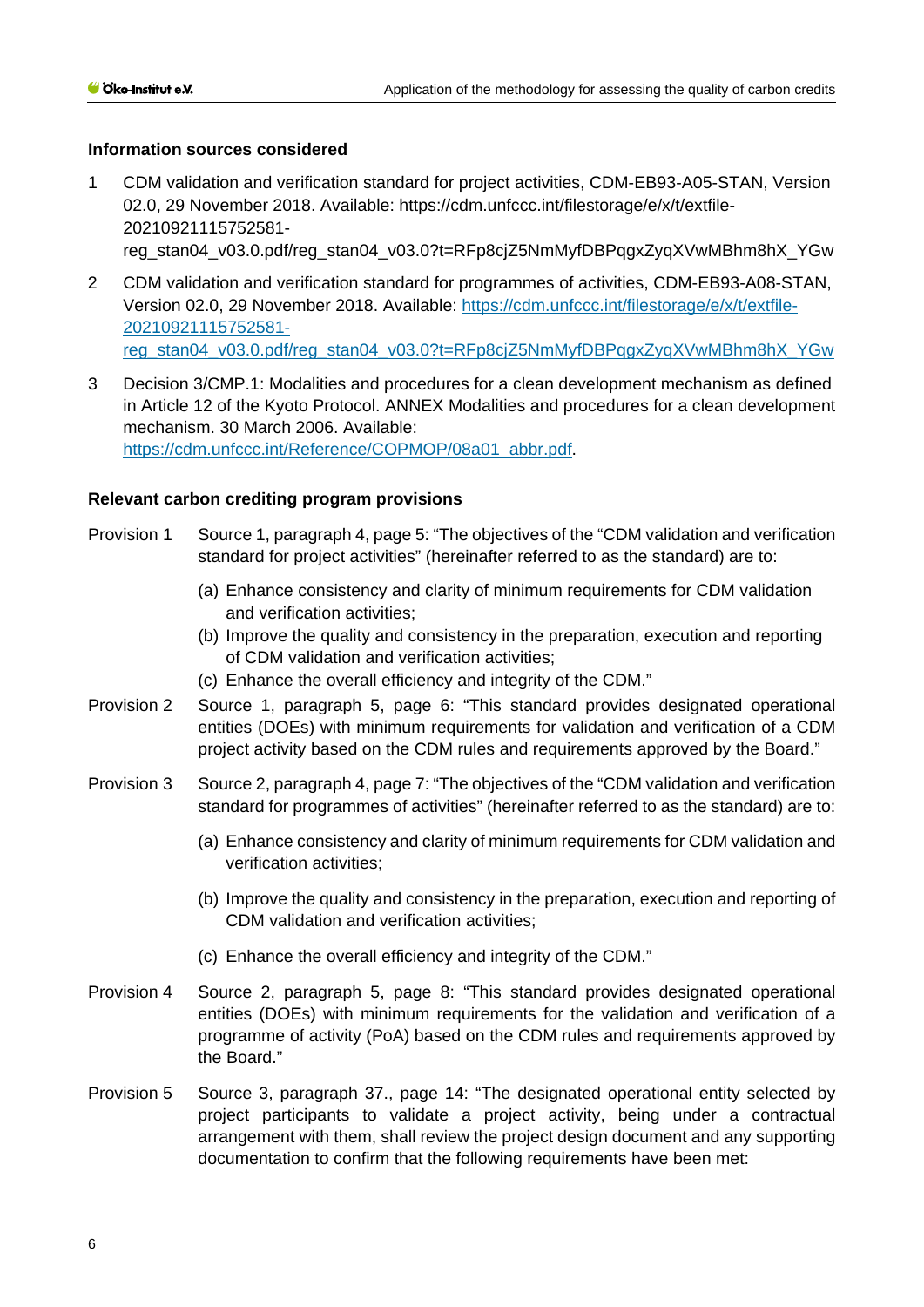- (a) The participation requirements as set out in paragraphs 28–30 above are satisfied
- (b) Comments by local stakeholders have been invited, a summary of the comments received has been provided, and a report to the designated operational entity on how due account was taken of any comments has been received
- (c) Project participants have submitted to the designated operational entity documentation on the analysis of the environmental impacts of the project activity, including transboundary impacts and, if those impacts are considered significant by the project participants or the host Party, have undertaken an environmental impact assessment in accordance with procedures as required by the host Party
- (d) The project activity is expected to result in a reduction in anthropogenic emissions by sources of greenhouse gases that are additional to any that would occur in the absence of the proposed project activity, in accordance with paragraphs 43–52 below
- (e) The baseline and monitoring methodologies comply with requirements pertaining to:
	- (i) Methodologies previously approved by the Executive Board; or
	- (ii) Modalities and procedures for establishing a new methodology, as set out in paragraph 38 below
- (f) Provisions for monitoring, verification and reporting are in accordance with decision 17/CP.7, the present annex and relevant decisions of the COP/MOP
- (g) The project activity conforms to all other requirements for CDM project activities in decision 17/CP.7, the present annex and relevant decisions by the COP/MOP and the Executive Board."

Yes (1 Point).

## **Justification of assessment**

The CDM validation and verification standard for project activities and the CDM validation and verification standard for programmes of activities set out the requirements for validation and verification that designated operational entities (DOEs) must comply with (Provisions 1 to Provision 4). The CDM Modalities and procedures contain the modalities and procedures for validation and registration, monitoring and verification, and certification that DOE's must follow (Provision 5) and the subsequent Paragraphs 35-63. The indicator is fulfilled.

## **Indicator 5.3.4**

#### **Relevant scoring methodology provisions**

"The validation and verification entities' auditing functions extend to the review of stakeholder consultations by evaluating whether public comments have been duly considered by the project."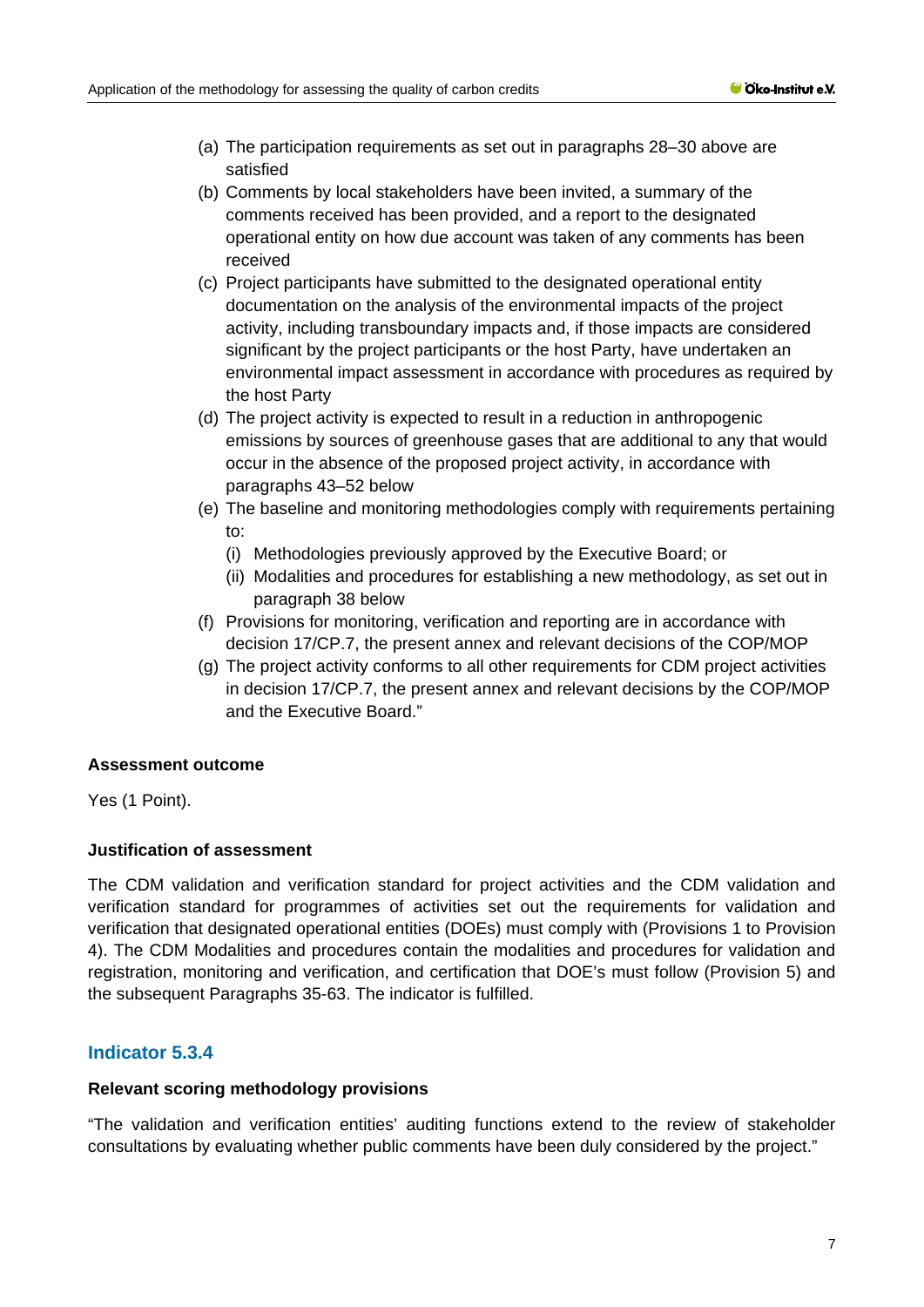#### **Information sources considered**

- 1 Decision 3/CMP.1: Modalities and procedures for a clean development mechanism as defined in Article 12 of the Kyoto Protocol. ANNEX Modalities and procedures for a clean development mechanism. 30 March 2006. Available: [https://cdm.unfccc.int/Reference/COPMOP/08a01\\_abbr.pdf.](https://cdm.unfccc.int/Reference/COPMOP/08a01_abbr.pdf)
- 2 CDM validation and verification standard for project activities, CDM-EB93-A05-STAN, Version 02.0, 29 November 2018. Available: [https://cdm.unfccc.int/filestorage/e/x/t/extfile-](https://cdm.unfccc.int/filestorage/e/x/t/extfile-20210921115831132-reg_stan06_v03.0.pdf/reg_stan06_v03.0?t=elJ8cjZzcGhhfDDpyrBdX9L-PckQDoMt6cC4)[20210921115831132-reg\\_stan06\\_v03.0.pdf/reg\\_stan06\\_v03.0?t=elJ8cjZzcGhhfDDpyrBdX9L-](https://cdm.unfccc.int/filestorage/e/x/t/extfile-20210921115831132-reg_stan06_v03.0.pdf/reg_stan06_v03.0?t=elJ8cjZzcGhhfDDpyrBdX9L-PckQDoMt6cC4)[PckQDoMt6cC4.](https://cdm.unfccc.int/filestorage/e/x/t/extfile-20210921115831132-reg_stan06_v03.0.pdf/reg_stan06_v03.0?t=elJ8cjZzcGhhfDDpyrBdX9L-PckQDoMt6cC4)
- 3 CDM validation and verification standard for programmes of activities, CDM-EB93-A08-STAN, Version 02.0, 29 November 2018. Available: [https://cdm.unfccc.int/filestorage/e/x/t/extfile-](https://cdm.unfccc.int/filestorage/e/x/t/extfile-20210921115807267-reg_stan05_v03.0.pdf/reg_stan05_v03.0?t=YzV8cjZzd2xmfDBswWWQCDnixnX1_ybWWhWF)[20210921115807267](https://cdm.unfccc.int/filestorage/e/x/t/extfile-20210921115807267-reg_stan05_v03.0.pdf/reg_stan05_v03.0?t=YzV8cjZzd2xmfDBswWWQCDnixnX1_ybWWhWF) [reg\\_stan05\\_v03.0.pdf/reg\\_stan05\\_v03.0?t=YzV8cjZzd2xmfDBswWWQCDnixnX1\\_ybWWhWF](https://cdm.unfccc.int/filestorage/e/x/t/extfile-20210921115807267-reg_stan05_v03.0.pdf/reg_stan05_v03.0?t=YzV8cjZzd2xmfDBswWWQCDnixnX1_ybWWhWF)

#### **Relevant carbon crediting program provisions**

- Provision 1 Source 1, paragraph 37., page 14: "The designated operational entity selected by project participants to validate a project activity, being under a contractual arrangement with them, shall review the project design document and any supporting documentation to confirm that the following requirements have been met: […]
	- (b) Comments by local stakeholders have been invited, a summary of the comments received has been provided, and a report to the designated operational entity on how due account was taken of any comments has been received."
- Provision 2 Source 2, paragraph 254, page 46: "The DOE shall determine whether authentic and relevant comments in the global stakeholder consultation were taken into due account in the PDD of the proposed CDM project activity."
- Provision 3 Source 2, paragraph 264, page 47: "The DOE shall report the details of the actions taken to: […]

(c) Take due account of the authentic and relevant comments, including dates of receipt, responses by the project participants and responses by the DOE."

- Provision 4 Source 2, paragraph 392, page 71: "The DOE shall take due account of all authentic and relevant comments in the verification for the first request for issuance of CERs."
- Provision 5 Source 3, section 7.14, page 33: "The DOE shall report the details of the actions taken to: […]

(c) Take due account of the authentic and relevant comments, including dates of receipt, responses by the coordinating/managing entity and responses by the DOE."

Provision 6 Source 3, paragraph 369, page 70: "The DOE shall take due account of all authentic and relevant comments in the verification for the first request for issuance of CERs. If multiple separate monitoring reports for the first monitoring period for the PoA are prepared in accordance with the "CDM project standard for programmes of activities",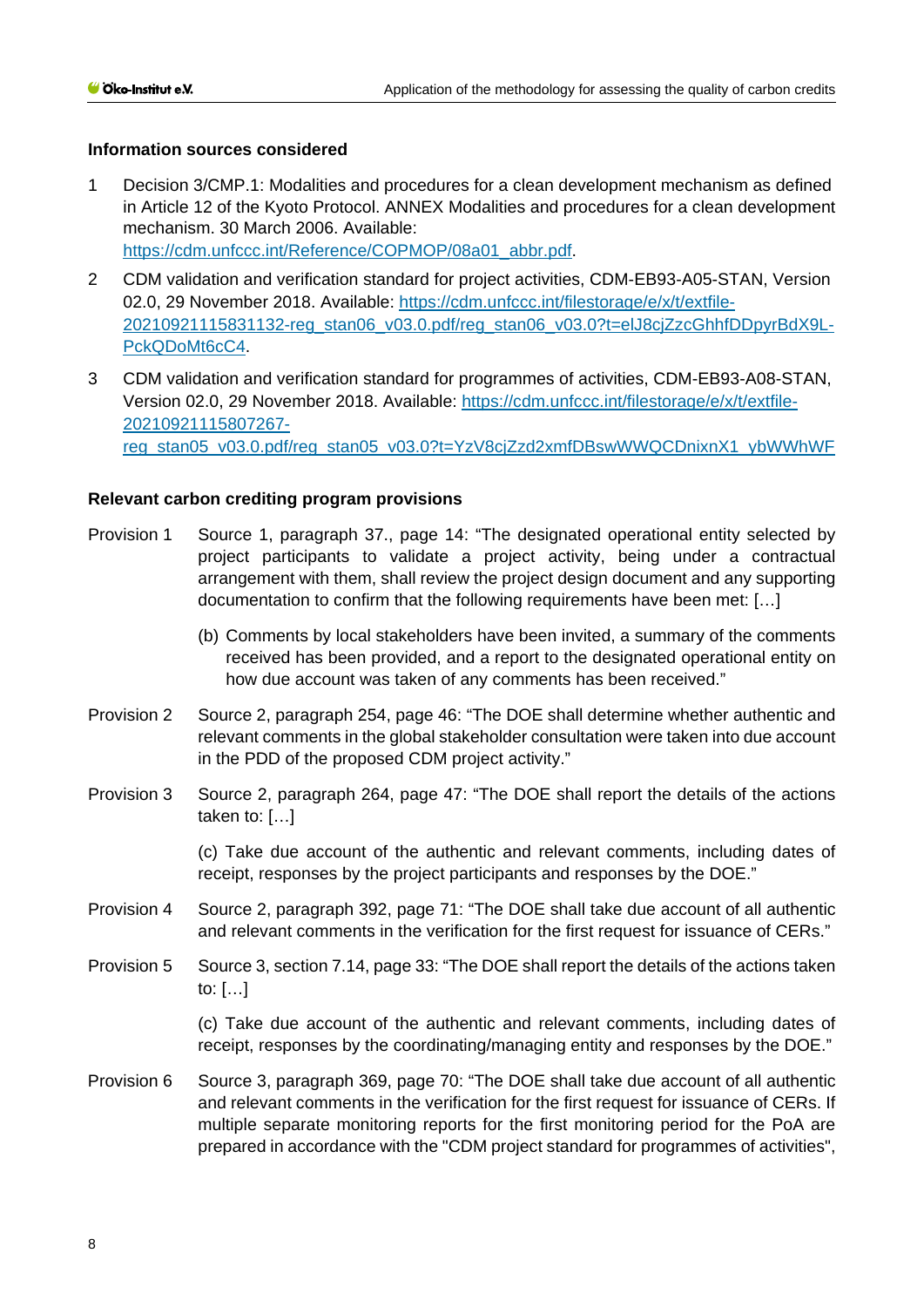the DOE shall take due account of all authentic and relevant comments in the verification for the first request for issuance of CERs for each batch."

## **Assessment outcome**

Yes (1 Point).

#### **Justification of assessment**

The above documentation clearly specifies that the indicator is fulfilled.

## **Indicator 5.3.5**

#### **Relevant scoring methodology provisions**

"The program has in place provisions which restrict a project owner's use of the same validation and verification entity. These restrictions, sometimes referred to as "rotation" provisions, may limit the frequency of audits (e.g., if an auditor provided the initial verification, then that auditor may not provide the subsequent verification), the total number of audits (e.g., an auditor may only perform verification for six consecutive years of the project, thereafter another auditor must perform verification), or the types of audits which may be performed by the same entity for the same project (e.g., if an auditor performed the validation, another auditor must perform verification). Programs may provide exceptions to such provisions as long as such exceptions are only granted in circumstances specified by the program. For example, geographic scarcity of auditors may necessitate the use of the same auditor for multiple verifications."

#### **Information sources considered**

- 1 CDM validation and verification standard for project activities, CDM-EB93-A05-STAN, Version 02.0, 29 November 2018. Available: [https://cdm.unfccc.int/filestorage/e/x/t/extfile-](https://cdm.unfccc.int/filestorage/e/x/t/extfile-20210921115831132-reg_stan06_v03.0.pdf/reg_stan06_v03.0?t=elJ8cjZzcGhhfDDpyrBdX9L-PckQDoMt6cC4)[20210921115831132-reg\\_stan06\\_v03.0.pdf/reg\\_stan06\\_v03.0?t=elJ8cjZzcGhhfDDpyrBdX9L-](https://cdm.unfccc.int/filestorage/e/x/t/extfile-20210921115831132-reg_stan06_v03.0.pdf/reg_stan06_v03.0?t=elJ8cjZzcGhhfDDpyrBdX9L-PckQDoMt6cC4)[PckQDoMt6cC4.](https://cdm.unfccc.int/filestorage/e/x/t/extfile-20210921115831132-reg_stan06_v03.0.pdf/reg_stan06_v03.0?t=elJ8cjZzcGhhfDDpyrBdX9L-PckQDoMt6cC4)
- 2 CDM project cycle procedure for project activities, CDM-EB93-A06-PROC, Version 02.0, 29 November 2018. Available: [https://cdm.unfccc.int/sunsetcms/storage/contents/stored-file-](https://cdm.unfccc.int/sunsetcms/storage/contents/stored-file-20181221092024737/PC_proc03v02.pdf)[20181221092024737/PC\\_proc03v02.pdf.](https://cdm.unfccc.int/sunsetcms/storage/contents/stored-file-20181221092024737/PC_proc03v02.pdf)
- 3 CDM validation and verification standard for programmes of activities, CDM-EB93-A08-STAN, Version 02.0, 29 November 2018. Available: [https://cdm.unfccc.int/filestorage/e/x/t/extfile-](https://cdm.unfccc.int/filestorage/e/x/t/extfile-20210921115807267-reg_stan05_v03.0.pdf/reg_stan05_v03.0?t=YzV8cjZzd2xmfDBswWWQCDnixnX1_ybWWhWF)[20210921115807267](https://cdm.unfccc.int/filestorage/e/x/t/extfile-20210921115807267-reg_stan05_v03.0.pdf/reg_stan05_v03.0?t=YzV8cjZzd2xmfDBswWWQCDnixnX1_ybWWhWF) reg\_stan05\_v03.0.pdf/reg\_stan05\_v03.0?t=YzV8ciZzd2xmfDBswWWQCDnixnX1\_vbWWhWF
- 4 CDM project cycle procedure for programmes of activities, CDM-EB93-A09-PROC, Version 02.0, 29 November 2018. Available: [https://cdm.unfccc.int/sunsetcms/storage/contents/stored](https://cdm.unfccc.int/sunsetcms/storage/contents/stored-file-20181221092012422/PC_proc02v02.pdf)[file-20181221092012422/PC\\_proc02v02.pdf.](https://cdm.unfccc.int/sunsetcms/storage/contents/stored-file-20181221092012422/PC_proc02v02.pdf)

#### **Relevant carbon crediting program provisions**

Provision 1 Source 1, paragraph 313, page 55-56: "If the DOE has performed a validation activity (including for renewal of crediting period) for the registered CDM project activity and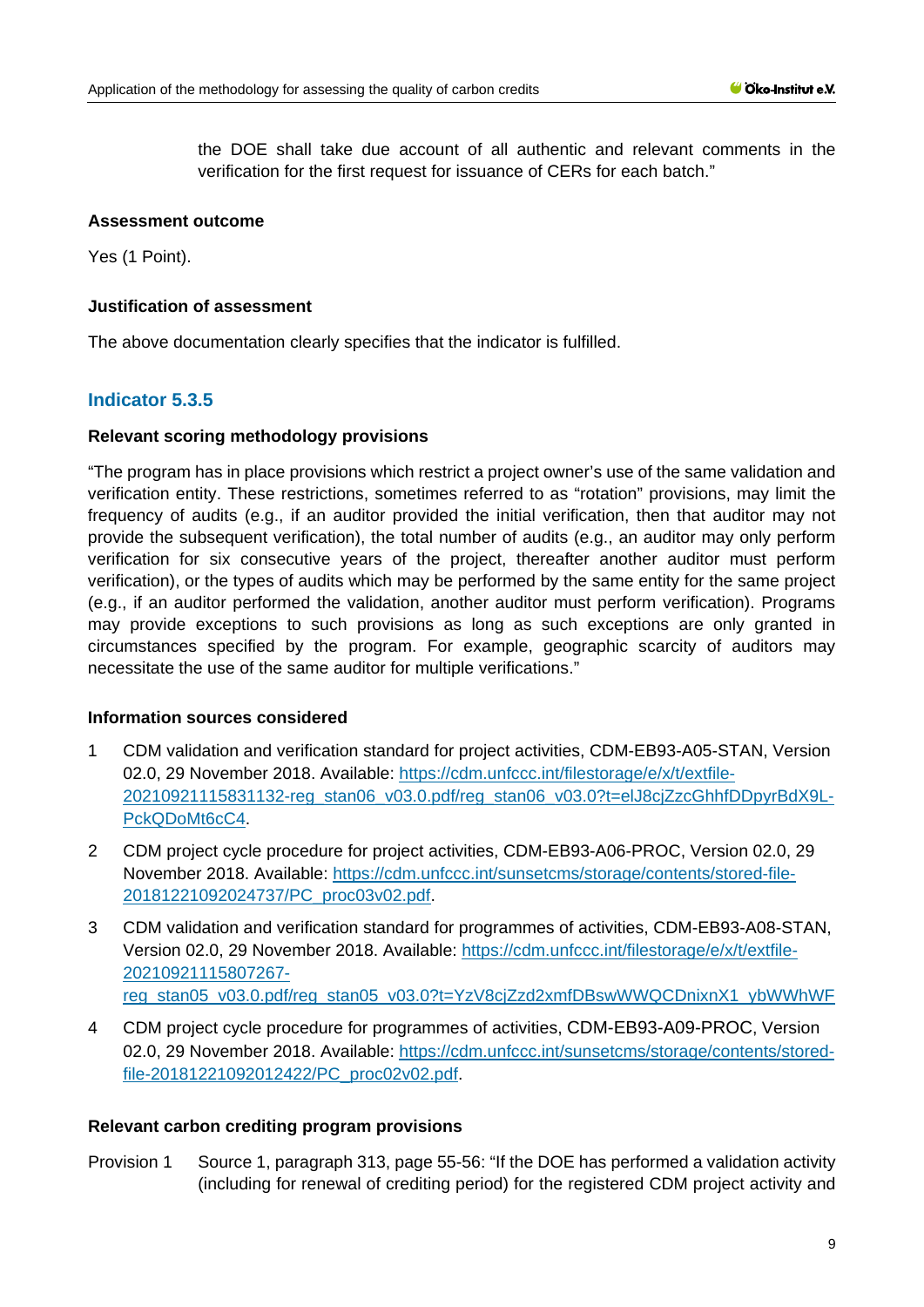wishes to perform verification for the same project activity, it shall obtain authorization to do so from the Board in accordance with the "CDM project cycle procedure for project activities". However, the same DOE may perform verification without obtaining authorization from the Board to do so for:

- (a) A registered small-scale CDM project activity and a registered small-scale A/R CDM project activity for which it has performed the validation activity;
- (b) Any registered CDM project activity for which it has performed the validation of post-registration changes."
- Provision 2 Source 2, paragraph 275, page 50: "The project participants shall submit the new version of the PDD to a DOE for its validation. For this purpose, the project participants may not appoint a DOE that has performed verification for the same registered CDM project activity unless the project activity is a small-scale one or the DOE is authorized by the Board to do so in accordance with section 7.1 above."
- Provision 3 Source 2, paragraph 179, page 34: "For verification of the implementation of a registered CDM project activity and monitored GHG emission reductions or net anthropogenic GHG removals, the project participants should select a DOE that has not performed a validation activity for the same project activity (including for registration and renewal of the crediting period, with the exception of post-registration changes). If the DOE has performed a validation activity for the project activity and wishes to perform verification for the same project activity, it shall submit a request for authorization to do so from the Board by completing the "Validation and verification by same DOE authorization request form" (CDM-VV-FORM) to the secretariat."
- Provision 4 Source 2, paragraph 180, page 35: "When submitting the request for authorization, the DOE shall justify that it would be reasonable for it to do the verification, and attach any relevant information for the justification. Such information shall include, but not be limited to:
	- (a) A demonstration that there is a barrier to accessing validation/verification services of DOEs in the host country of the registered CDM project activity based on, for example, the number of requests for registration and issuance submitted for the CDM project activities and programmes of activities (PoAs) hosted by that country over the last 12 months in that country;
	- (b) Specific measures that the DOE will implement to safeguard its impartiality and integrity in undertaking the verification, including, at a minimum, the exclusion from the verification of those individuals who participated in the validation as a member of the validation team or technical review team, and the evaluation of the impartiality and conflict of interest of the individuals that will participate in the verification."
- Provision 5 Source 2, paragraph 181, page 35: "The Board shall decide on the request, taking into account any potential impacts that such a decision could have on the outcome of the verification. The Board may analyse whether the DOE has provided evidence that it will implement measures to safeguard the impartiality and integrity in undertaking the verification, and any other specific circumstances that would justify the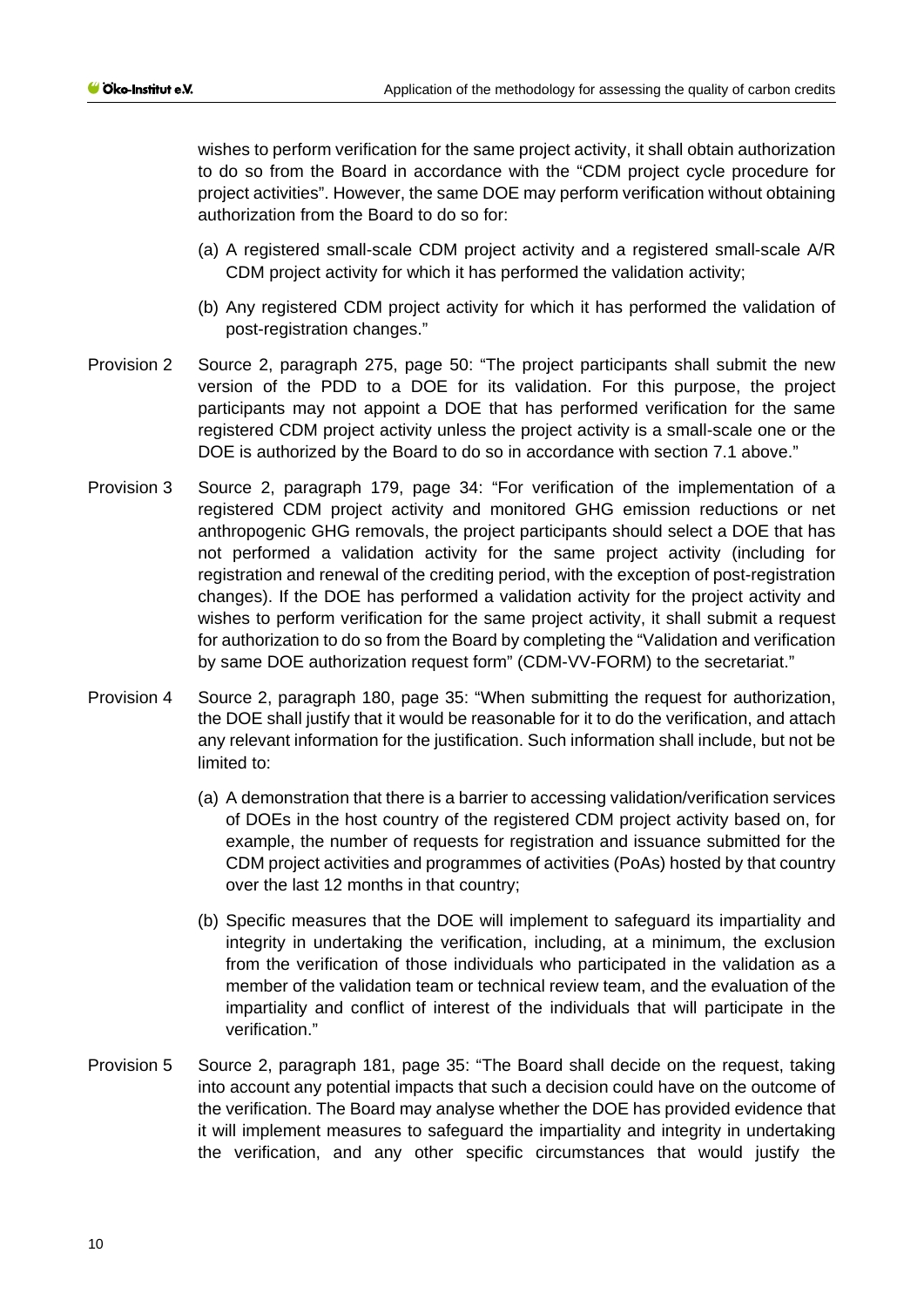authorization of the Board, such as the barriers to access other DOEs to perform the verification."

- Provision 6 Source 2, paragraph 182, page 35: "The requirement in paragraph 179 above shall not apply to small-scale CDM project activities or small-scale A/R CDM project activities. For these project activities, a DOE may perform both validation and verification activities for the same project activity without having been authorized to do so by the Board."
- Provision 7 Source 3, paragraph 293, page 54: "If the DOE has performed validation for registration or renewal of PoA period of the PoA, or for inclusion or renewal of crediting period of any of the CPAs covered by the verification, and wishes to perform verification for the same PoA, it shall obtain authorization to do so from the Board in accordance with the "CDM project cycle procedure for programmes of activities". The same DOE may perform verification without obtaining authorization from the Board to do so for a registered PoA for which it has performed validation of post-registration changes to the PoA or any of the CPAs covered by the verification."
- Provision 8 Source 4, paragraph 203, page 37: "For verification of the implementation of a registered CDM PoA and monitored GHG emission reductions or net anthropogenic GHG removals, the coordinating/managing entity or the project participants should select a DOE that has not performed a validation activity for the same PoA (including for registration of the PoA, renewal of the PoA period and inclusion and renewal of crediting period of the CPAs covered by the verification, with the exception of postregistration changes to the PoA or to CPAs under the PoA). If the DOE has performed a validation activity for the PoA and wishes to perform verification for the same PoA, it shall submit a request for authorization to do so from the Board by completing the "Validation and verification by same DOE authorization request form" (CDM-VV-FORM) to the secretariat."
- Provision 9 Source 4, paragraph 204, page 38: "When submitting the request for authorization, the DOE shall justify that it would be reasonable for it to do the verification, and attach any relevant information for the justification. Such information shall include, but not be limited to:
	- (a) A demonstration that there is a barrier to accessing validation/verification services of DOEs in the host country of the registered CDM PoA based on, for example, the number of requests for registration and issuance submitted for the CDM project activities and PoAs hosted by that country over the last 12 months in that country;
	- (b) Specific measures that the DOE will implement to safeguard its impartiality and integrity in undertaking the verification, including, at a minimum, the exclusion from the verification of those individuals who participated in the validation as a member of the validation team or technical review team, and the evaluation of the impartiality and conflict of interest of the individuals that will participate in the verification."
- Provision 10 Source 4, paragraph 205, page 38: "The Board shall decide on the request, taking into account any potential impacts that such a decision could have on the outcome of the verification. The Board may analyse whether the DOE has provided evidence that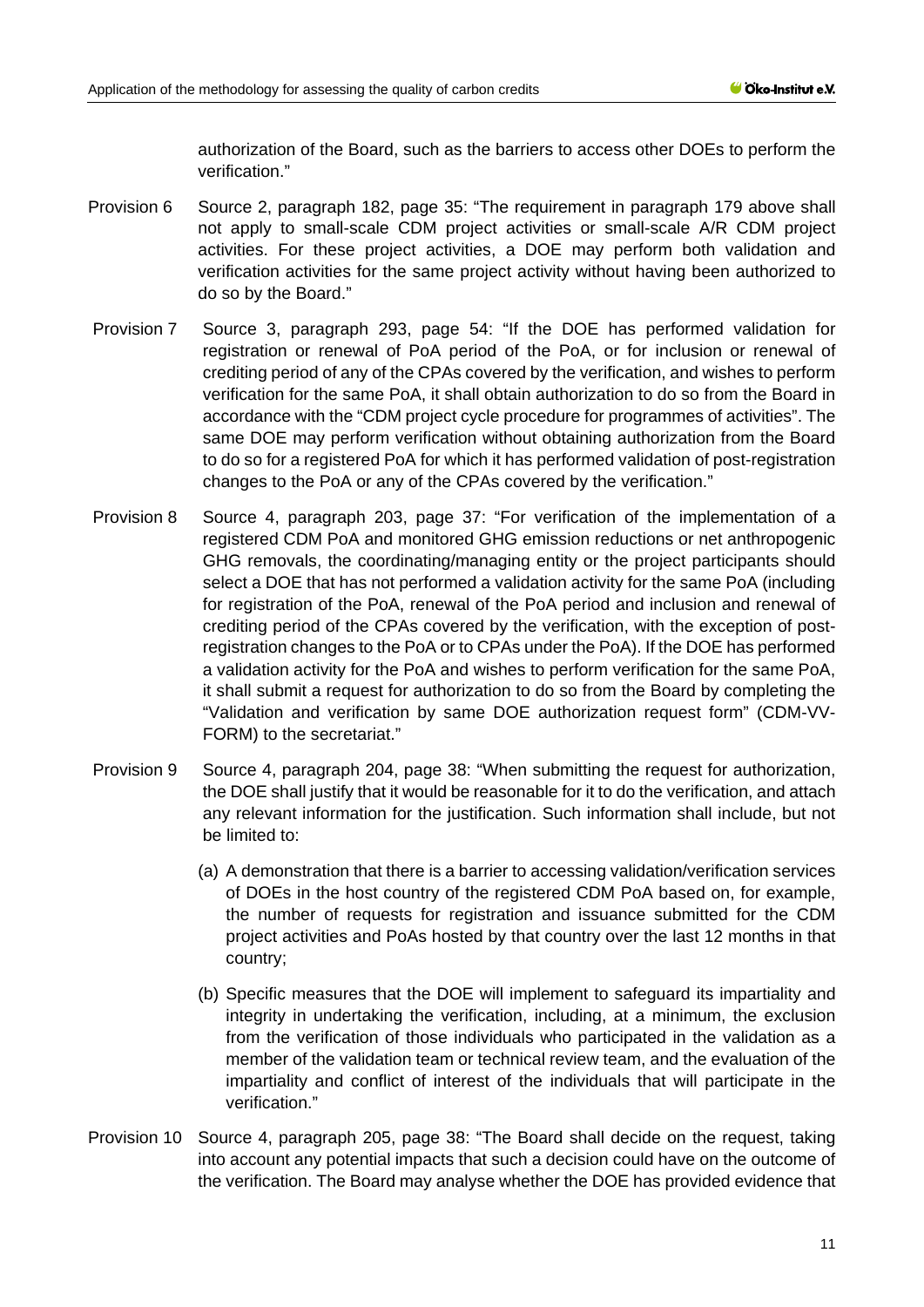it will implement measures to safeguard the impartiality and integrity in undertaking the verification, and any other specific circumstances that would justify the authorization of the Board, such as the barriers to access other DOEs to perform the verification."

#### **Assessment outcome**

Yes (1 Point).

#### **Justification of assessment**

The default policy and guidance for the CDM program appears to be that projects and PoAs should use separate DOE's for validation and verification of the same activities (Provisions 2, Provision 3, and 8). It appears that there is a process for seeking exemptions from this default guideline, via the approval of the Executive Board (Provisions 1 and Provision 10).

#### **Indicator 5.3.6**

#### **Relevant scoring methodology provisions**

"The program provisions as set out in the standards, procedures or guidance for validation and verification entities, or otherwise indicated in the normative program documents, require that audit reports from validation and verification entities include at least:

- Details of audit dates
- Locations and scope of auditing
- The team composition of the validation and verification body
- Main findings  $\mathbf{r}$
- $\mathcal{L}^{\mathcal{L}}$ Corrective action requests."

#### **Information sources considered**

- 1 CDM validation and verification standard for project activities. CDM-EB93-A05-STAN. Version 02.0. 29 November 2018. Available: [https://cdm.unfccc.int/Reference/Standards/index.html.](https://cdm.unfccc.int/Reference/Standards/index.html)
- 2 CDM validation and verification standard for programmes of activities. CDM-EB93-A08-STAN. Version 02.0. 29 November 2018. Available: [https://cdm.unfccc.int/sunsetcms/storage/contents/stored-file-](https://cdm.unfccc.int/sunsetcms/storage/contents/stored-file-20181221092036152/Reg_stan03v02.pdf)[20181221092036152/Reg\\_stan03v02.pdf.](https://cdm.unfccc.int/sunsetcms/storage/contents/stored-file-20181221092036152/Reg_stan03v02.pdf)
- 3 Clean Development Mechanism Validation and Verification Manual, Version 01, 28 November 2008. Available: [https://cdm.unfccc.int/Reference/Manuals/accr/accr\\_man01.pdf.](https://cdm.unfccc.int/Reference/Manuals/accr/accr_man01.pdf)

#### **Relevant carbon crediting program provisions**

Provision 1 Source 1, paragraph 21, page 9: "The DOE contracted to conduct validation for registration of a proposed CDM project activity, post-registration changes or renewal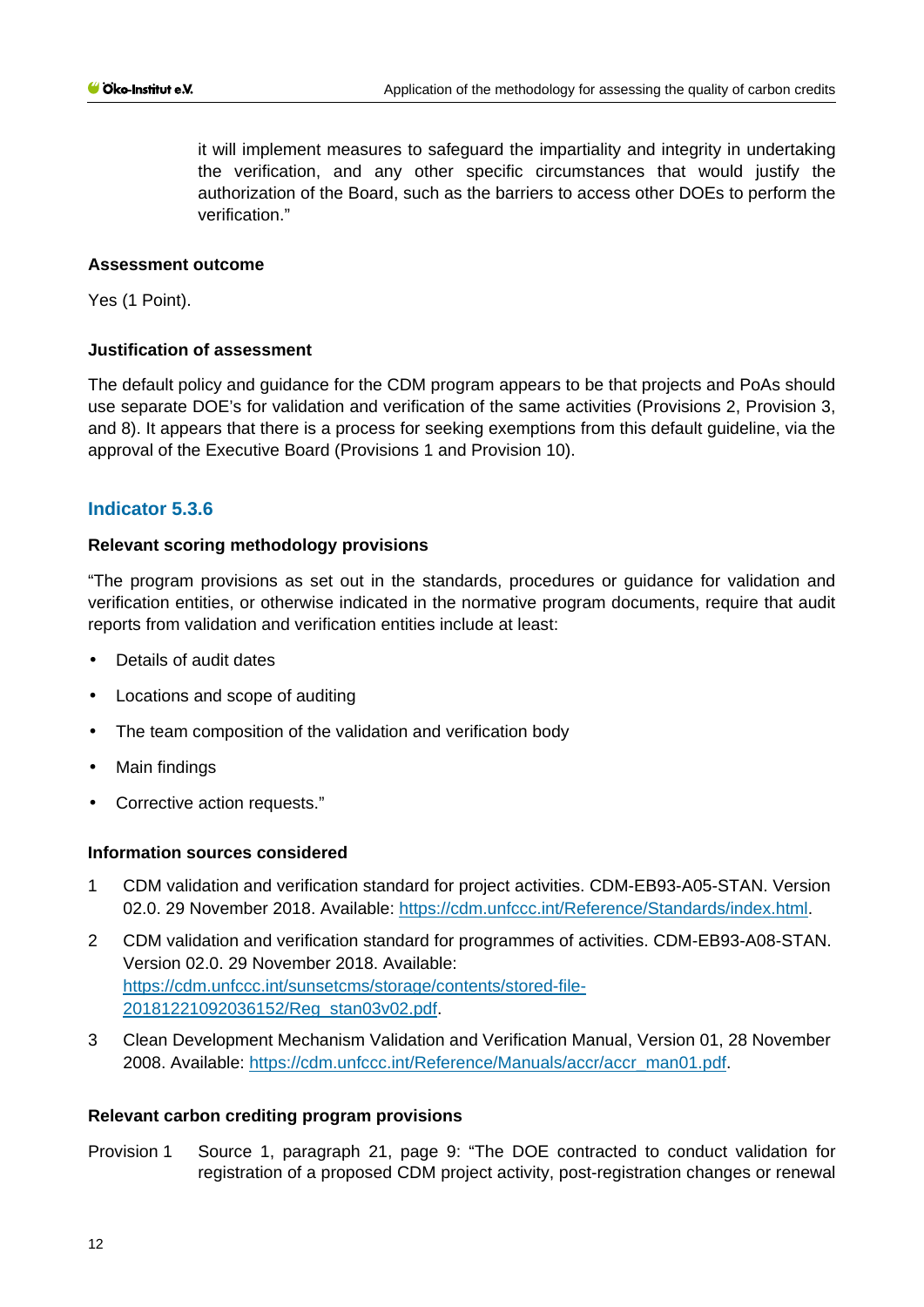of the crediting period of a registered CDM project activity shall prepare a validation report using the valid version of the relevant validation report form."

- Provision 2 Source 1, paragraph 22, page 9: "The DOE contracted to conduct verification and certification for the implementation of the registered CDM project activity and monitored greenhouse gas (GHG) emission reductions or net anthropogenic GHG removals shall prepare a verification and certification report using the valid version of the relevant verification and certification report form."
- Provision 3 Source 1, paragraph23: "When completing a validation or verification and certification report form, the DOE shall follow the instructions therein."
- Provision 4 Source 2, paragraph 21, page 11: "The DOE contracted to conduct validation for registration of a proposed CDM PoA, post-registration changes, renewal of PoA period of a registered CDM PoA, or inclusion of CPAs in a registered CDM PoA shall prepare a validation report using the valid version of the relevant validation report form."
- Provision 5 Source 2, paragraph 22, page 11: "The DOE contracted to conduct verification and certification for the implementation of the registered CDM PoA or included CPAs and monitored greenhouse gas (GHG)emission reductions or net anthropogenic GHG removals shall prepare a verification and certification report using the valid version of the relevant verification and certification report form."
- Provision 6 Source 2, paragraph 23: "When completing a validation or verification and certification report form, the DOE shall follow the instructions therein."
- Provision 7 Source 3, paragraph 165., page 31: "The report shall:
	- (a) State the DOE's conclusions regarding the proposed CDM project activity's conformity with applicable CDM requirements;
	- (b) Give an overview of the validation activities carried out by the DOE in order to arrive at the final validation conclusions and opinion, including a general discussion of details captured by the validation protocol and conclusions related to CDM requirements;
	- (c) Reflect the results of the dialogue between the DOE and the project participants, as well as any adjustments made to the project design following stakeholder consultation. It shall reflect the responses to CARs and CLs, and discussions on and revisions to project documentation."
- Provision 8 Source 3, paragraph 166: "The validation report shall provide at least the following:
	- (a) A summary of the validation process and its conclusions;
	- (b) All the DOE's applied approaches, "findings and conclusions, especially on: baseline selection, additionality, emission factors and monitoring"; [footnote: http://cdm.unfccc.int/Reference/Procedures/reg\_proc05\_v01.pdf]
	- (c) Information on the global stakeholders consultation carried out by the DOE prior to submitting the project for validation, including dates and how comments received have been taken into consideration by the DOE;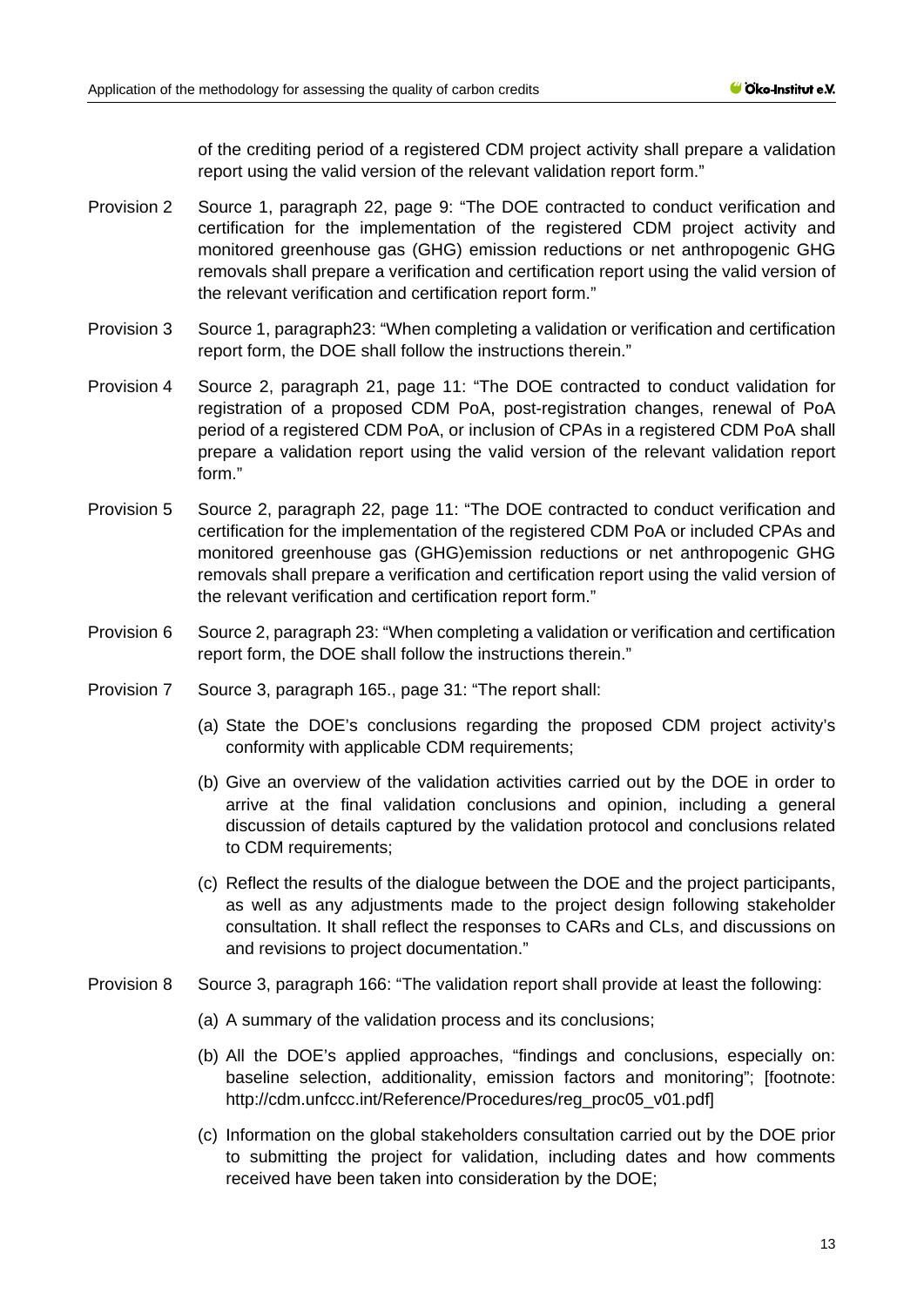- (d) A list of interviewees and documents reviewed;
- (e) Details of the validation team;
- (f) Information on quality control within the team/of the validation process;
- (g) Appointment certificates or curricula vitae of the DOE's validation team members."

Yes (1 Point).

#### **Justification of assessment**

The CDM requirements for VVB reports identify all required elements (Provision 7 and Provision 8). The indicator is therefore fulfilled.

## **Indicator 5.3.7**

#### **Relevant scoring methodology provisions**

"The program has procedures in place to perform oversight of the validation and verification entities that have been approved under the program. Oversight should include review of individual project validation or verification reports and systematic monitoring of the validation and verification entity's job performance."

#### **Information sources considered**

- 1 Procedure: CDM Accreditation procedure. CDM-EB05-A02-PROC. Version 16.0. Available: [https://cdm.unfccc.int/filestorage/e/x/t/extfile-20220314132614174-](https://cdm.unfccc.int/filestorage/e/x/t/extfile-20220314132614174-Accr_Proc01.pdf/Accr_Proc01.pdf?t=MTR8cmJrc2x1fDBRTudDzDJ6F3PNcEFTns74) [Accr\\_Proc01.pdf/Accr\\_Proc01.pdf?t=MTR8cmJrc2x1fDBRTudDzDJ6F3PNcEFTns74](https://cdm.unfccc.int/filestorage/e/x/t/extfile-20220314132614174-Accr_Proc01.pdf/Accr_Proc01.pdf?t=MTR8cmJrc2x1fDBRTudDzDJ6F3PNcEFTns74)
- 2 Procedure: Performance monitoring of designated operational entities. CDM-EB58-A01- PROC. Version 04.0. 12 June 2020. Available: [https://cdm.unfccc.int/sunsetcms/storage/contents/stored-file-](https://cdm.unfccc.int/sunsetcms/storage/contents/stored-file-20200617103751365/Accr_proc02.pdf)[20200617103751365/Accr\\_proc02.pdf.](https://cdm.unfccc.int/sunsetcms/storage/contents/stored-file-20200617103751365/Accr_proc02.pdf)

- Provision 1 Source 2, paragraph 6, page 4-5: "The results of the DOE performance monitoring are communicated in the following ways to DOEs, the CDM-AP and the Board.
	- (a) Reporting to DOEs on their performance with the three main objectives:
		- (i) Providing feedback on their performance with relevant information that would allow them to conduct a root-cause analysis of the deficiencies in their validation/verification work;
		- (ii) Informing DOEs of their performance and level of their performance indicators so that they are aware whether the thresholds have been reached or are about to be reached;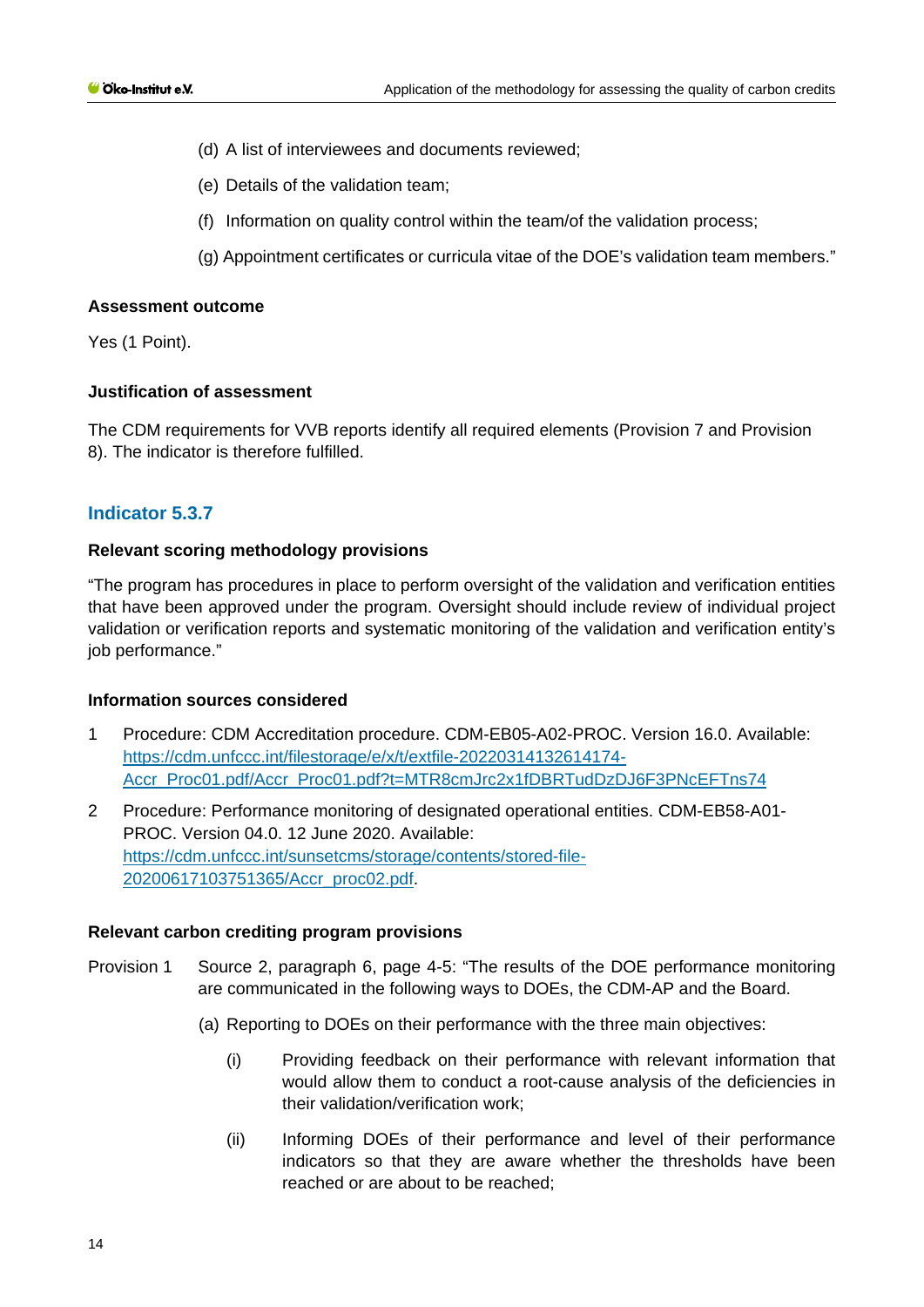- (iii) Informing DOEs of whether any further action has been decided on
- (b) Reporting to the CDM-AP to provide information for its informed decision-making in accordance with the CDM accreditation procedure;
- (c) Reporting to the Board as the final decision-making body to provide it with all relevant data for its decision-making in accordance with the CDM accreditation procedure as well as to allow the Board to make system-wide improvement."

Yes (1 Point).

#### **Justification of assessment**

The CDM accreditation procedure includes various elements of oversight of DOEs (Source 1). In addition, the CDM Performance monitoring of designated operational entities procedure provides for systematic monitoring of the performance of DOEs (Provision 1). The indicator is therefore fulfilled.

## **Indicator 5.3.8**

#### **Relevant scoring methodology provisions**

"The program has procedures in place for reporting identified non-compliances to the validation and verification entity and its accreditation body(ies)."

#### **Information sources considered**

1 Procedure: Performance monitoring of designated operational entities. CDM-EB58-A01- PROC. Version 04.0. 12 June 2020. Available: [https://cdm.unfccc.int/sunsetcms/storage/contents/stored-file-](https://cdm.unfccc.int/sunsetcms/storage/contents/stored-file-20200617103751365/Accr_proc02.pdf)[20200617103751365/Accr\\_proc02.pdf.](https://cdm.unfccc.int/sunsetcms/storage/contents/stored-file-20200617103751365/Accr_proc02.pdf)

- Provision 1 Source 1, paragraph 6, page 4-5: "The results of the DOE performance monitoring are communicated in the following ways to DOEs, the CDM-AP and the Board.
	- (d) Reporting to DOEs on their performance with the three main objectives:
		- (iv) Providing feedback on their performance with relevant information that would allow them to conduct a root-cause analysis of the deficiencies in their validation/verification work;
		- (v) Informing DOEs of their performance and level of their performance indicators so that they are aware whether the thresholds have been reached or are about to be reached;
		- (vi) Informing DOEs of whether any further action has been decided on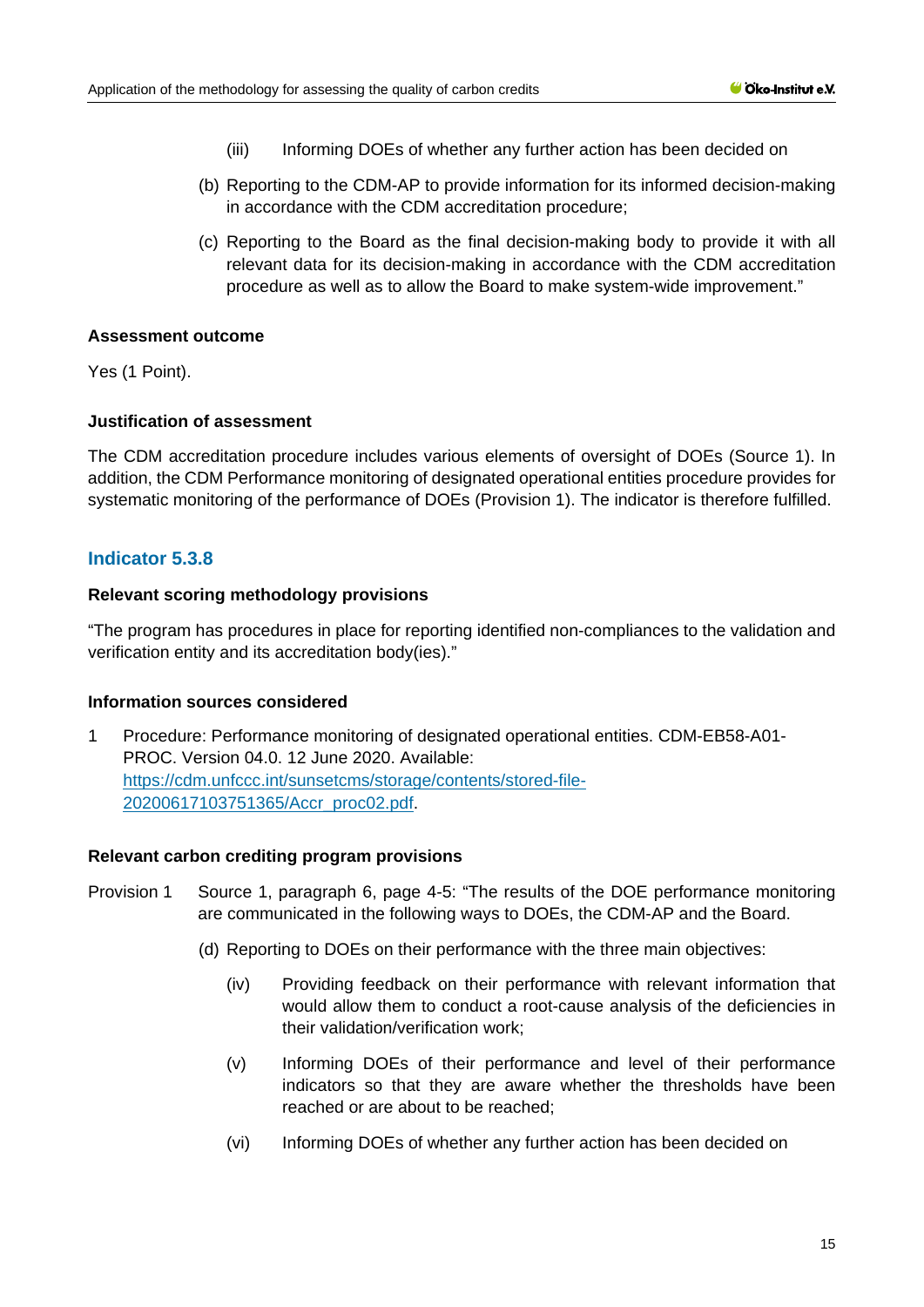- (e) Reporting to the CDM-AP to provide information for its informed decision-making in accordance with the CDM accreditation procedure;
- (f) Reporting to the Board as the final decision-making body to provide it with all relevant data for its decision-making in accordance with the CDM accreditation procedure as well as to allow the Board to make system-wide improvement."

Yes (1 Point).

## **Justification of assessment**

The CDM procedure for performance monitoring of designated operational entities provides for reports to the designated operational entities as well as the CDM-AP and Board to inform the accreditation process and determinations (Provision 1). Given that the Board is the accreditation body, this provision meets the requirements of the indicator.

## **Indicator 5.3.9**

## **Relevant scoring methodology provisions**

"The accreditation bodies recognized by the carbon crediting program, or the carbon crediting program if it itself accredits validation and verification entities, have monitoring procedures in place to regularly assess the performance of validation and verification entities in providing auditing services to the relevant carbon crediting program (e.g. through regular accreditation surveillance, requirements for re-accreditation)."

## **Information sources considered**

- 1 CDM accreditation standard. CDM-EB46-A02-STAN. Version 07.0. 1 March 2018. Available: [https://cdm.unfccc.int/sunsetcms/storage/contents/stored-file-](https://cdm.unfccc.int/sunsetcms/storage/contents/stored-file-20180323155152132/accr_stan01.pdf)[20180323155152132/accr\\_stan01.pdf.](https://cdm.unfccc.int/sunsetcms/storage/contents/stored-file-20180323155152132/accr_stan01.pdf)
- 2 Decision 3/CMP.1: Modalities and procedures for a clean development mechanism as defined in Article 12 of the Kyoto Protocol. ANNEX Modalities and procedures for a clean development mechanism. 30 March 2006. Available: [https://cdm.unfccc.int/Reference/COPMOP/08a01\\_abbr.pdf.](https://cdm.unfccc.int/Reference/COPMOP/08a01_abbr.pdf)
- 3 Procedure: Performance monitoring of designated operational entities. CDM-EB58-A01- PROC. Version 04.0. 12 June 2020. Available: [https://cdm.unfccc.int/sunsetcms/storage/contents/stored-file-](https://cdm.unfccc.int/sunsetcms/storage/contents/stored-file-20200617103751365/Accr_proc02.pdf)[20200617103751365/Accr\\_proc02.pdf.](https://cdm.unfccc.int/sunsetcms/storage/contents/stored-file-20200617103751365/Accr_proc02.pdf)

#### **Relevant carbon crediting program provisions**

Provision 1 Source 1, paragraph 21, page 9: "A DOE shall establish, document, implement and maintain a procedure for monitoring the performance of its validation and/or verification/certification personnel to ensure appropriate performance and that their competence is maintained."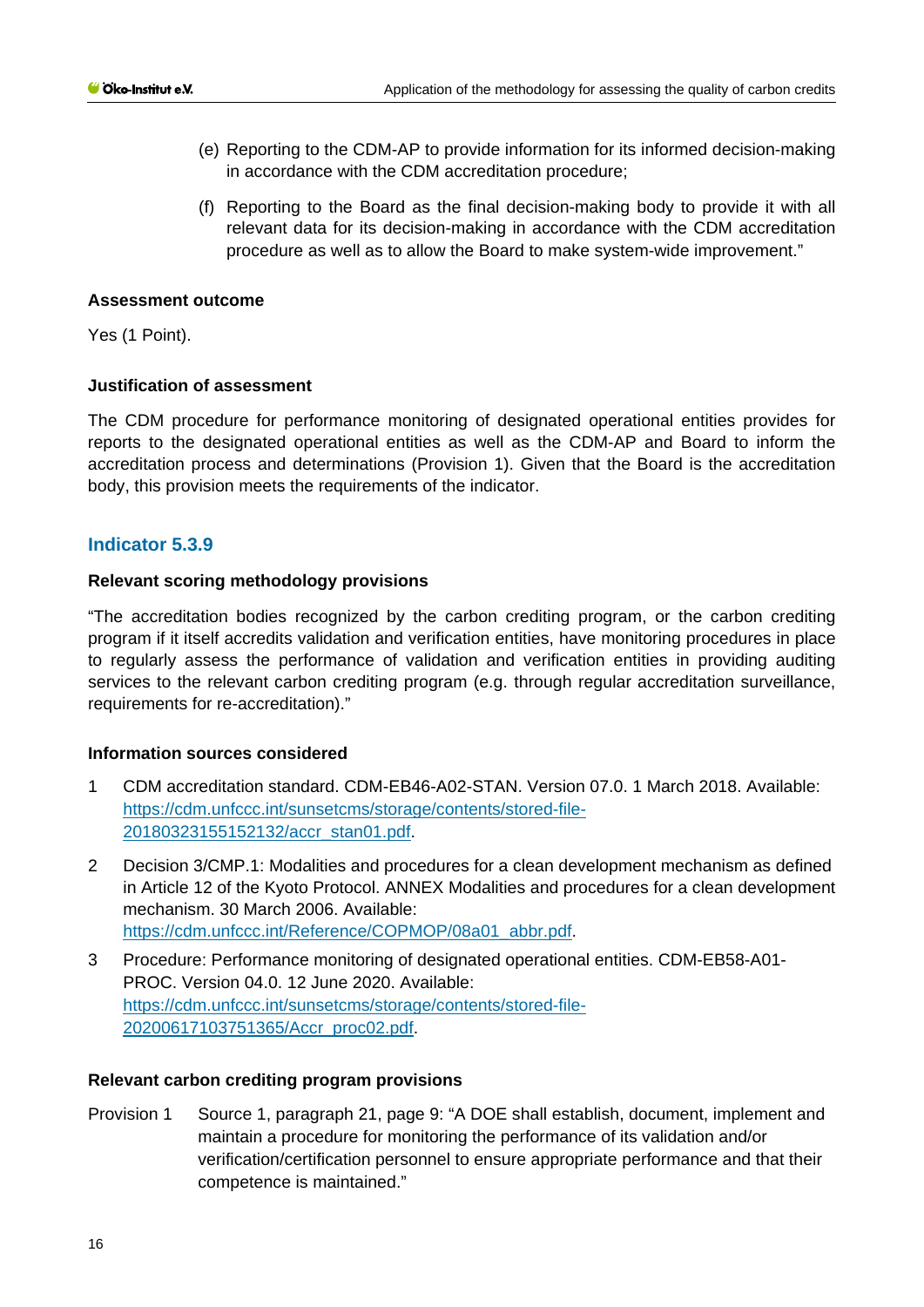Provision 2 Source 2, paragraph 20, page 11: "The Executive Board shall:

- (a) Accredit operational entities which meet the accreditation standards contained in appendix A below;
- (b) Recommend the designation of operational entities to the COP/MOP;
- (c) Maintain a publicly available list of all designated operational entities;
- (d) Review whether each designated operational entity continues to comply with the accreditation standards contained in appendix A below and on this basis confirm whether to reaccredit each operational entity every three years;
- (e) Conduct spot-checking at any time and, on the basis of the results, decide to conduct the above-mentioned review, if warranted."
- Provision 3 Source 3, paragraph 6, page 4-5: "The results of the DOE performance monitoring are communicated in the following ways to DOEs, the CDM-AP and the Board.
	- a) Reporting to DOEs on their performance with the three main objectives:
		- (i) Providing feedback on their performance with relevant information that would allow them to conduct a root-cause analysis of the deficiencies in their validation/verification work;
		- (ii) Informing DOEs of their performance and level of their performance indicators so that they are aware whether the thresholds have been reached or are about to be reached;
		- (iii) Informing DOEs of whether any further action has been decided on
	- b) Reporting to the CDM-AP to provide information for its informed decision-making in accordance with the CDM accreditation procedure;
	- c) Reporting to the Board as the final decision-making body to provide it with all relevant data for its decision-making in accordance with the CDM accreditation procedure as well as to allow the Board to make system-wide improvement."

#### **Assessment outcome**

Yes (1 Point).

#### **Justification of assessment**

The CDM has procedures in place to regularly assess the performance of its accredited validation and verification entities.

## **Indicator 5.3.10**

#### **Relevant scoring methodology provisions**

"The program has procedures in place for program personnel to perform their own quality control reviews of individual projects seeking registration and carbon credit issuance requests. Examples of quality control reviews of project compliance may include desk reviews of submitted project documentation, interviews with project owners, and/or in-person site visits."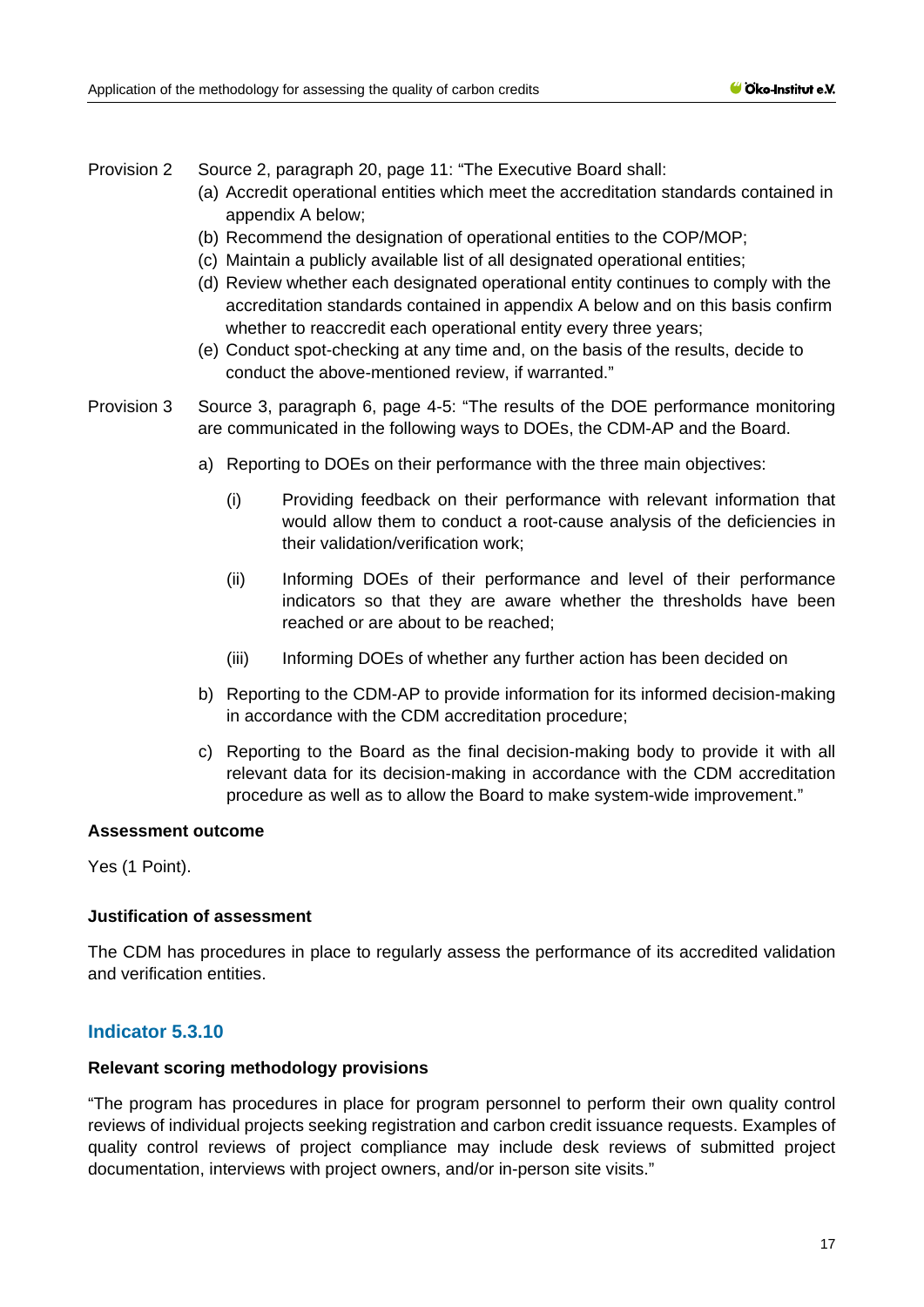#### **Information sources considered**

- 1 CDM project cycle procedure for project activities, CDM-EB93-A06-PROC, Version 02.0, 29 November 2018. Available: [https://cdm.unfccc.int/sunsetcms/storage/contents/stored-file-](https://cdm.unfccc.int/sunsetcms/storage/contents/stored-file-20181221092024737/PC_proc03v02.pdf)[20181221092024737/PC\\_proc03v02.pdf.](https://cdm.unfccc.int/sunsetcms/storage/contents/stored-file-20181221092024737/PC_proc03v02.pdf)
- 2 CDM project cycle procedure for programmes of activities, CDM-EB93-A09-PROC, Version 02.0, 29 November 2018. Available: [https://cdm.unfccc.int/sunsetcms/storage/contents/stored](https://cdm.unfccc.int/sunsetcms/storage/contents/stored-file-20181221092012422/PC_proc02v02.pdf)[file-20181221092012422/PC\\_proc02v02.pdf.](https://cdm.unfccc.int/sunsetcms/storage/contents/stored-file-20181221092012422/PC_proc02v02.pdf)

- Provision 1 Source 1, paragraph 77, page 18: "The secretariat shall commence the completeness check stage in accordance with the schedule. Upon commencement of the completeness check stage, the secretariat shall, subject to the guidance of the Board, conduct within seven days a completeness check to determine whether the request for registration submission is complete in accordance with the completeness check checklist for requests for registration."
- Provision 2 Source 1, paragraph 88, page 20: "Any Party involved in the proposed CDM project activity and any member of the Board may request a review of the request for registration within 28 days of the date of publication of the request for registration. If a Party involved wishes to request a review, the relevant DNA shall send the request by e-mail to the secretariat, using the "CDM project activity/programme of activities registration request review form" (CDM-REGRFORM). If a member of the Board wishes to request a review, he/she shall communicate the request to the Board through the secretariat, using the same form and in accordance with appendix 2."
- Provision 3 Source 1, paragraph 89, page 20: "The secretariat shall acknowledge receipt of a request for review and promptly make it available to the Board."
- Provision 4 Source 1, paragraph 95, page 21: "If a Party involved in the proposed CDM project activity, or at least three members of the Board, request a review of the request for registration, the secretariat shall:
	- (a) Notify the project participants, and the DOE that validated the project activity, that a Party involved in the project activity, or at least three members of the Board, have requested a review of the request for registration;
	- (b) Mark the request for registration as "under review" on the UNFCCC CDM website and make publicly available an anonymous version of each "CDM project activity/programme of activities registration request review form" (CDM-REGRFORM);
	- (c) Establish a team comprising two experts selected from the Registration and Issuance Team (RIT Team) to conduct an assessment of the request for review. The secretariat shall appoint one of the RIT Team members to serve as the lead, who shall be responsible for all communications with the secretariat."
- Provision 5 Source 1, paragraph 207, page 39: "The secretariat shall commence the completeness check stage in accordance with the schedule. Upon commencement of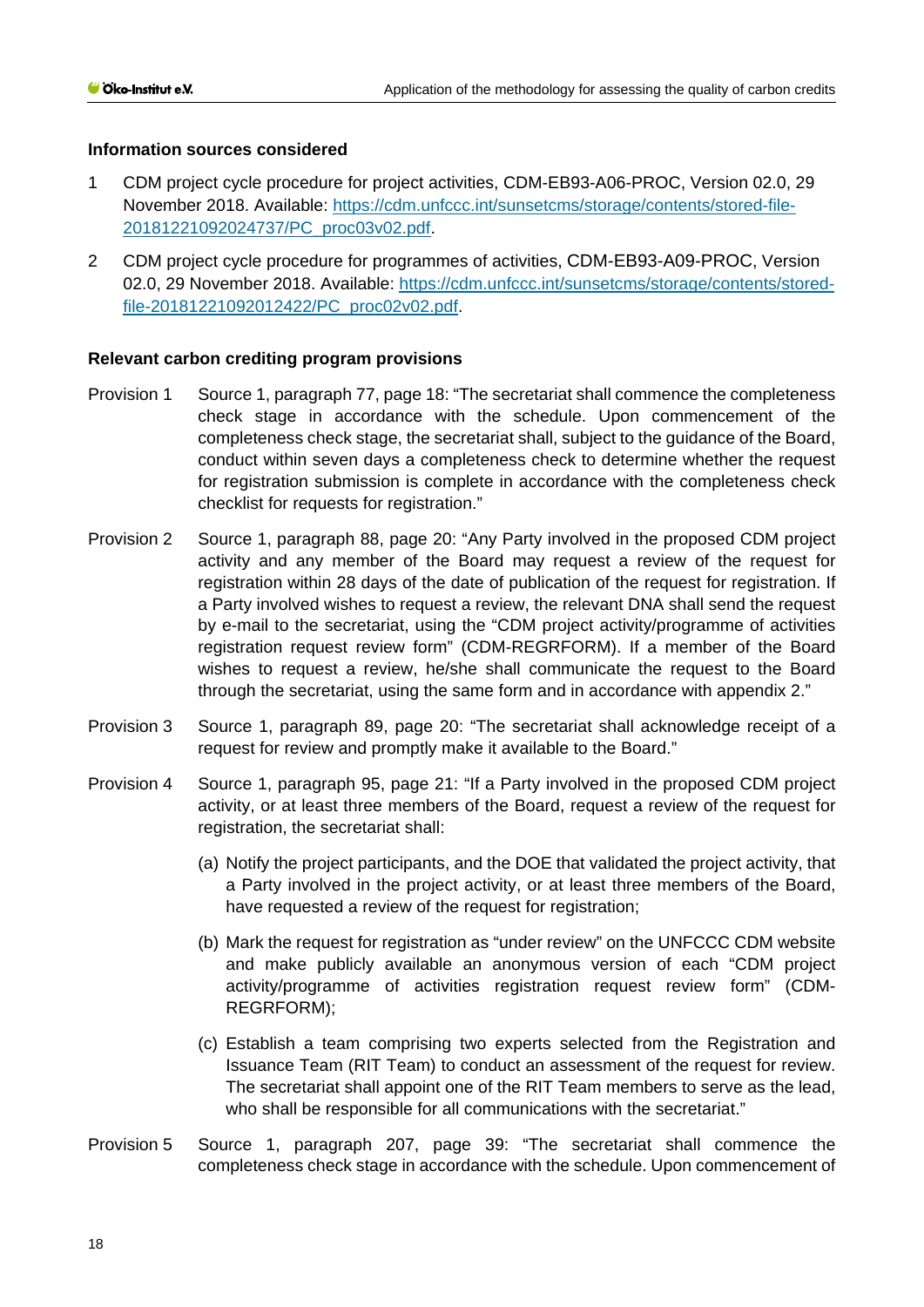the completeness check stage, the secretariat shall, subject to the guidance of the Board, conduct within seven days a completeness check to determine whether the request for issuance submission is complete in accordance with the completeness check checklist for requests for issuance."

Provision 6 Source 1, paragraph 210, page 39-40: "Upon positive conclusion of the completeness check stage, the secretariat shall, subject to the guidance of the Board, conduct within 23 days an information and reporting check in accordance with the information and reporting checklist for requests for issuance."

## **Assessment outcome**

Yes (1 Point).

## **Justification of assessment**

The CDM validation and verification standards for project activities contain procedures for program personnel to perform their own quality control reviews for registration requests that include completeness checks (Provision 1) and upon requested review (Provisions 2 to Provision 5) and through processing requests for credit issuance (Provision 5 and Provision 6). The same provisions exist within the CDM project cycle procedure for programmes of activities. The indicator is therefore fulfilled.

## **Indicator 5.3.11**

#### **Relevant scoring methodology provisions**

"The program and/or the accreditation bodies recognized by the program have procedures in place to apply sanctions against validation and verification entities in cases of performance issues, including suspension or increased oversight (e.g. spot checks). Sanctions could be in response to accreditation lapses or other non-compliances identified by the program."

#### **Information sources considered**

- 1 Annex 1, Procedure for Accrediting Operational Entities by the Executive Board of the Clean Development Mechanism. Version 08. September 2007. Available: [https://cdm.unfccc.int/EB/034/eb34\\_repan01.pdf.](https://cdm.unfccc.int/EB/034/eb34_repan01.pdf)
- 2 Decision 3/CMP.1: Modalities and procedures for a clean development mechanism as defined in Article 12 of the Kyoto Protocol. ANNEX Modalities and procedures for a clean development mechanism. 30 March 2006. Available: [https://cdm.unfccc.int/Reference/COPMOP/08a01\\_abbr.pdf.](https://cdm.unfccc.int/Reference/COPMOP/08a01_abbr.pdf)

#### **Relevant carbon crediting program provisions**

Provision 1 Source 1, paragraph 82, page 16: "The team leader may identify areas found to be not complying with the requirements by raising the non-conformities (F-CDM-NC) and/or observations (F-CDM-NC)."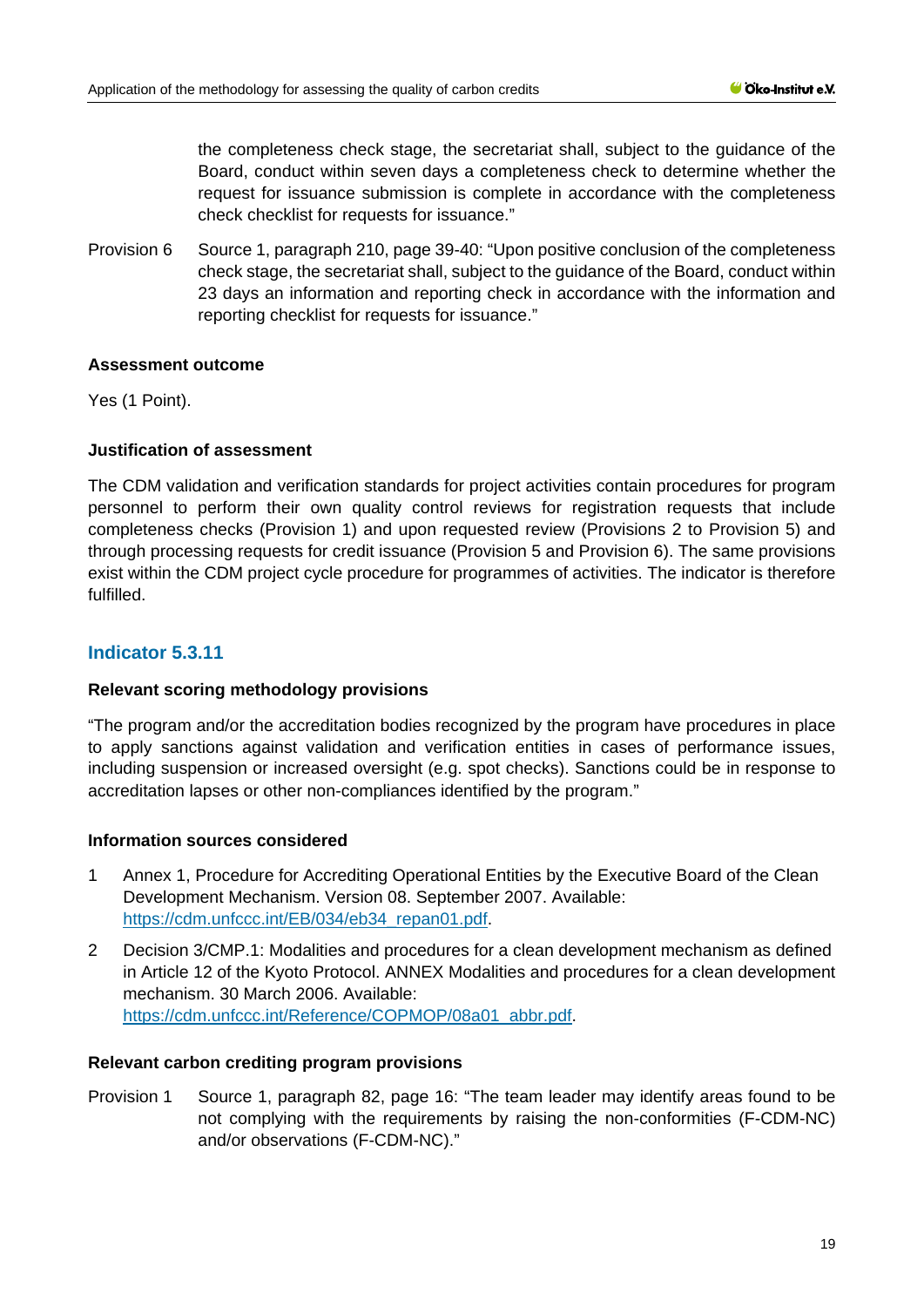- Provision 2 Source 1, paragraph 83, page 16: "The team leader, after completion of the regular surveillance visit, shall have eight (8) working days to prepare the draft assessment report (F-CDM-SUR)."
- Provision 3 Source 1, paragraph 84, page 16: "The DOE shall have six (6) days to provide comments on the draft assessment report."
- Provision 4 Source 1, paragraph 85, page 16: "The DOE, after the receipt of the draft assessment report, shall have fifteen (15) days to identify corrective actions to resolve nonconformities, using the nonconformity form (F-CDM-NC). All actions identified shall be completed within one (1) month, after receipt of the draft assessment report, and verified. If actions are not completed within one (1) month, the CDM-AT shall finalise the assessment report for the consideration of the CDM-AP."
- Provision 5 Source 1, paragraph 86, page 16: "The team leader shall submit the final report to the CDM-AP for its consideration. The CDM-AP shall inform the DOE about the outcome of the surveillance."
- Provision 6 Source 1, paragraph 87, page 17: "The CDM-AP, based on the gravity of NCs and the CDM AT reports on the regular surveillance visit, may recommend to the Board to:"
	- (a) Trigger a spot-check for the DOE;
	- (b) Provisionally suspend the DOE."
- Provision 7 Source 2, paragraph 21, page 11: "The Executive Board may recommend to the COP/MOP to suspend or withdraw the designation of a designated operational entity if it has carried out a review and found that the entity no longer meets the accreditation standards or applicable provisions in decisions of the COP/MOP. The Executive Board may recommend the suspension or withdrawal of designation only after the designated operational entity has had the possibility of a hearing. The suspension or withdrawal is with immediate effect, on a provisional basis, once the Executive Board has made a recommendation, and remains in effect pending a final decision by the COP/MOP. The affected entity shall be notified, immediately and in writing, once the Executive Board has recommended its suspension or withdrawal. The recommendation by the Executive Board and the decision by the COP/MOP on such a case shall be made public."

Yes (1 Point).

#### **Justification of assessment**

Provision 1 to Provision 6 identify the process for conducting surveillance on DOEs and reporting findings to the both the DOE and the Executive Board (Provision 1 to Provision 6). The CDM Modalities and procedures specify the procedures for the suspension or withdrawal of accreditation of a designated operational entity at the determination of the Executive Board (Provision 7). The indicator is fulfilled.